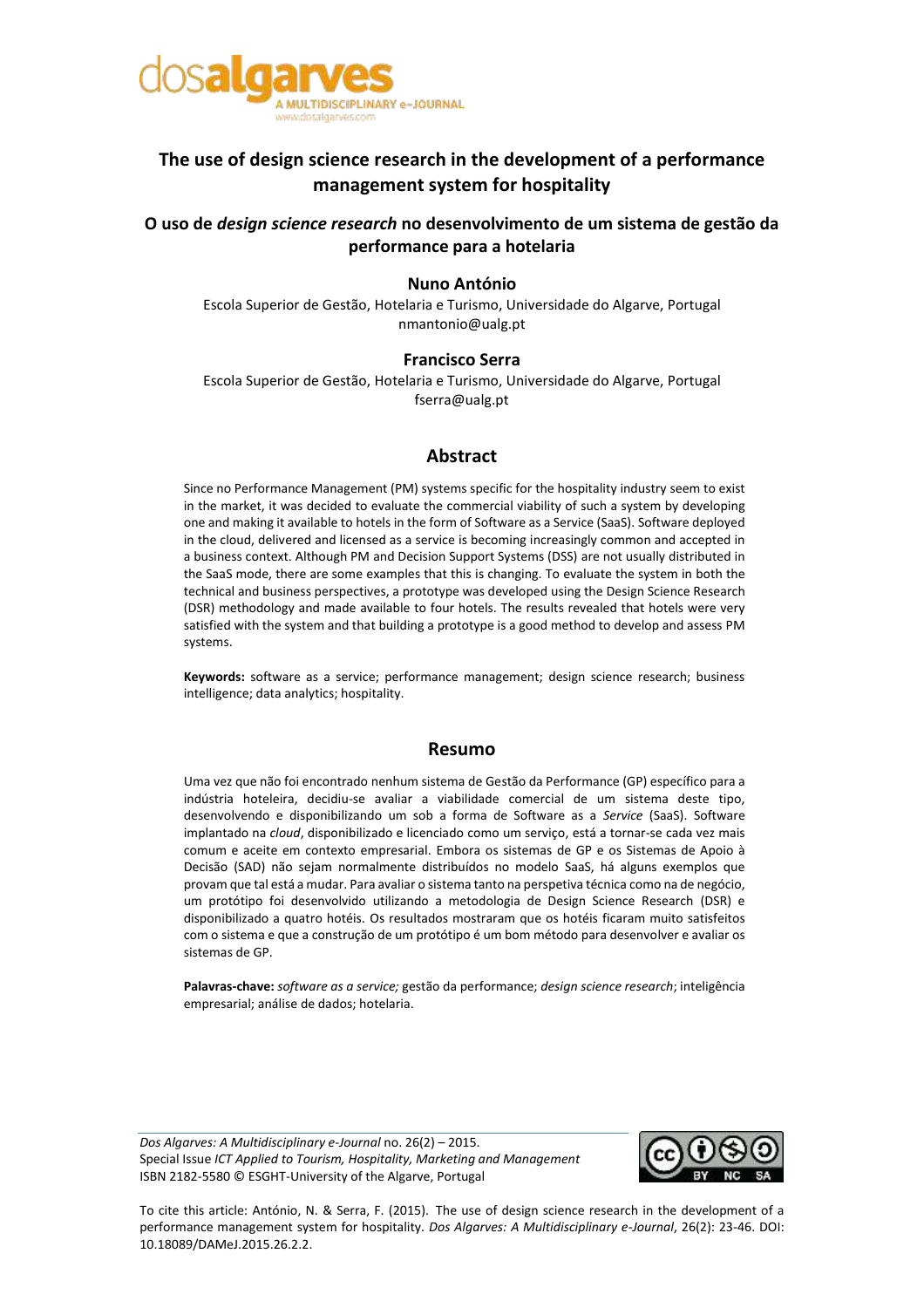#### **1. Introduction**

As an approach to evaluate the commercial viability of a *Performance Management* (PM) software system specific for the hospitality industry, since no such system seemed to exist during the research phase, a PM prototype was built.

This system was conceived to be distributed in the form of Software as a Service (SaaS) and to use dashboards and a broad set of metrics and *Key Performance Indicators* (KPIs) about hotel performance, which was thought to be of interest to all hotel staff, regardless of their hierarchy and department. A PM system is a tool to enable faster decision-making and the adoption of corrective actions, aligning the hotel's performance with its strategy and goals in a more efficient manner.

To assess the quality of the prototype, its results were evaluated from three perspectives, which were proposed as research questions:

Q1. Are there any technical issues that can limit the scope and performance of the system itself?

Q2. Do the hotels' staff identify relevant benefits from using the system?

Q3. Is it possible to identify quantifiable improvements in the hotels'

performance?

One of the main objectives of this research project was the prototype instantiation, as well as the knowledge obtained from prototyping. As defended by Zheng (2009), prototyping should be considered a vehicle to learn about the problem domain, seek a solution and, finally, to create knowledge. Therefore, while trying to answer the research questions, it was anticipated that some important issues could arise during the development of the prototype, such as:

- Technical obstacles in accessing proprietary databases;
- Unavailability of data to produce some of the metrics;
- Database performance issues;
- Reluctance of the hotels' staff to use the system;
- The need for a formal hotel strategic plan.

The ultimate goal of the research project focused on the requirements, development, implementation and evaluation of a PM system to provide better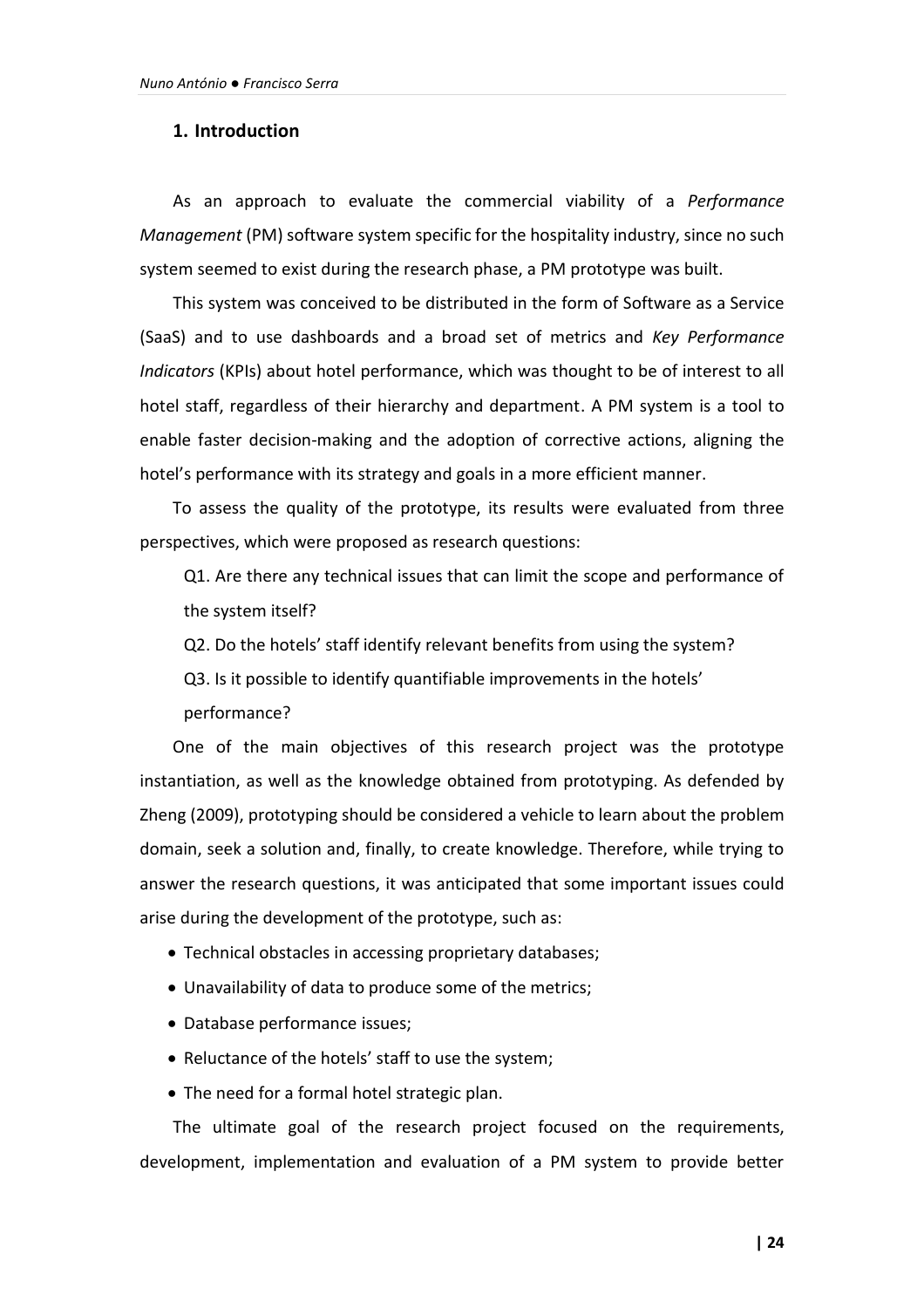operational results and alignment of the hotel's performance with their strategy and goals.

As a consequence, the project identified the main characteristics of a PM system and the required technology concepts to implement it, such as dashboards, *Business Intelligence* (BI) and *Data Analytics* (DA). It also identified the areas of expertise in hospitality where the system could have more impact and that should be addressed during the design and development phase of the prototype, such as *Revenue Management* (RM), *Social Reputation* (SR), common hotel metrics/KPIs, supply/demand analysis, among others.

The following section presents a brief description of the literature review that was executed on the subjects of PM, BI, DA and Dashboards. After, an introduction to the methodology used and the reasons behind its selection is presented, which is followed by a section that describes the prototype development and testing. The paper ends with a section describing the technical and business perspective evaluations, followed by the conclusions.

#### **2. Literature review**

### **2.1 Performance management**

In spite of the difficulty in settling for a definition (Cokins, 2009; Howson, 2007), as explained by Eckerson (2011: 25), today, PM is outlined in a very embracing way as "the combination of processes and technologies that help an organization measure, monitor, and manage its business to optimize performance and achieve goals". Yet, some authors have a different understanding and differentiate between *Performance Management* and *Performance Measurement*. Whereas some argue that *Performance Management* and *Performance Measurement* are different disciplines that follow one another in an interactive process (Lebas, 1995), others suggest that the more recent literature shows a clear tendency to merge the bodies of knowledge from the two areas (Folan and Browne, 2005).

Traditionally, *Performance Measurement* was related to systems that were primarily based on information recollected from accounting systems (Yigitbasioglu and Velcu, 2012). A turning point occurred when Kaplan and Norton (1992) introduced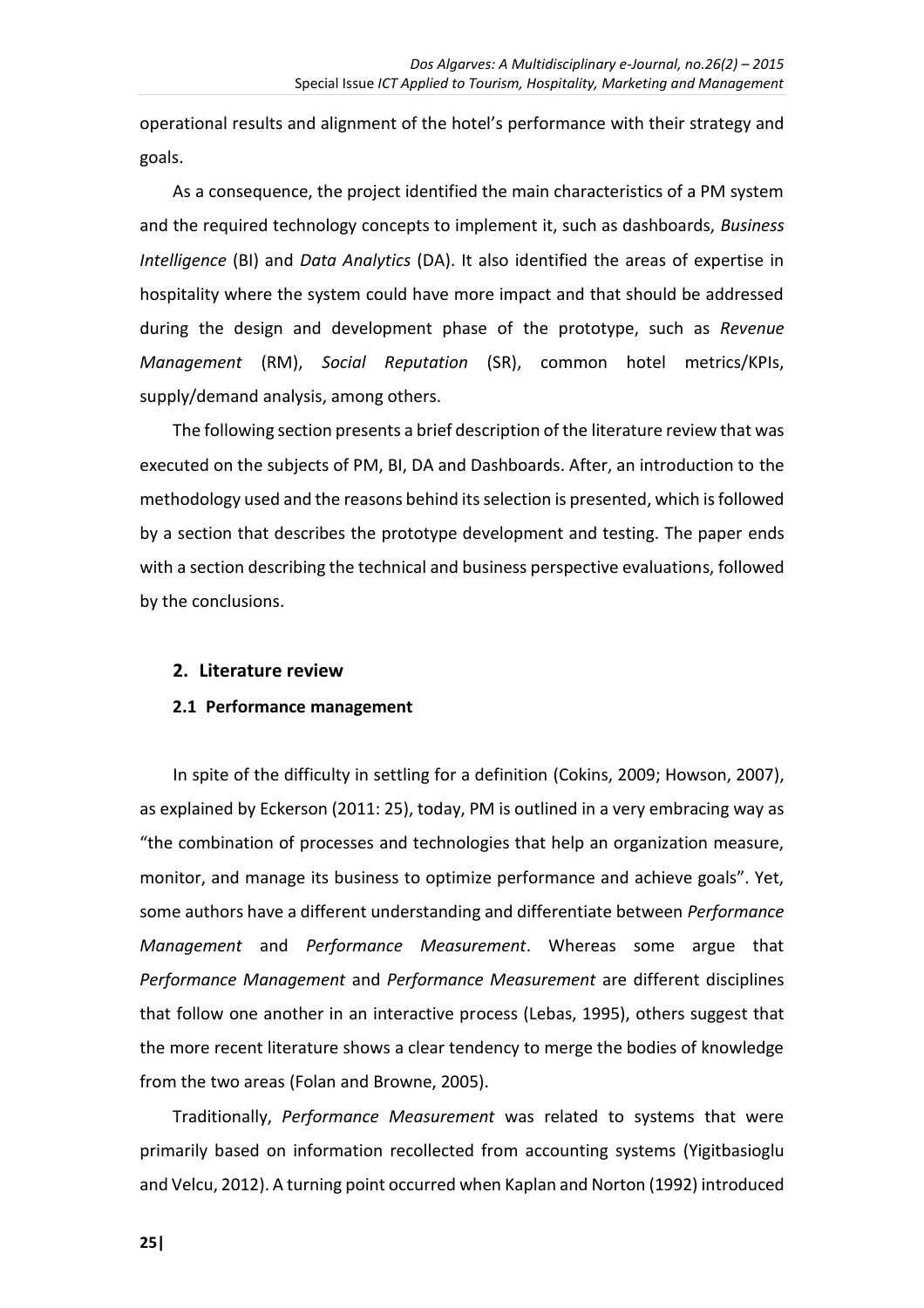"The Balanced Scorecard" (BSC) and suggested the use of both financial and nonfinancial metrics in performance measurement. This became essential to have a holistic performance rating of an organization (Neumann, Roberts and Cauvin, 2008), which evolved from being a system to measure important metrics to becoming *Performance Management*, "the process of managing an organization's strategy" (Cokins, 2009: 9).

Eckerson (2011), as depicted in Figure 1, suggests a framework that describes the components of PM and how it should work.



**Figure 1: PM Process**

Source: Eckerson (2011: 29)

This closed-loop process turns strategy into action in four steps that revolve around integrated data and metrics that provide the vocabulary and means for measuring performance across a whole organization.

In a literature review paper related to PM in the service sector, based on 141 peerreviewed publications from 1981 to early 2008, developed by Yasin and Gomes (2010),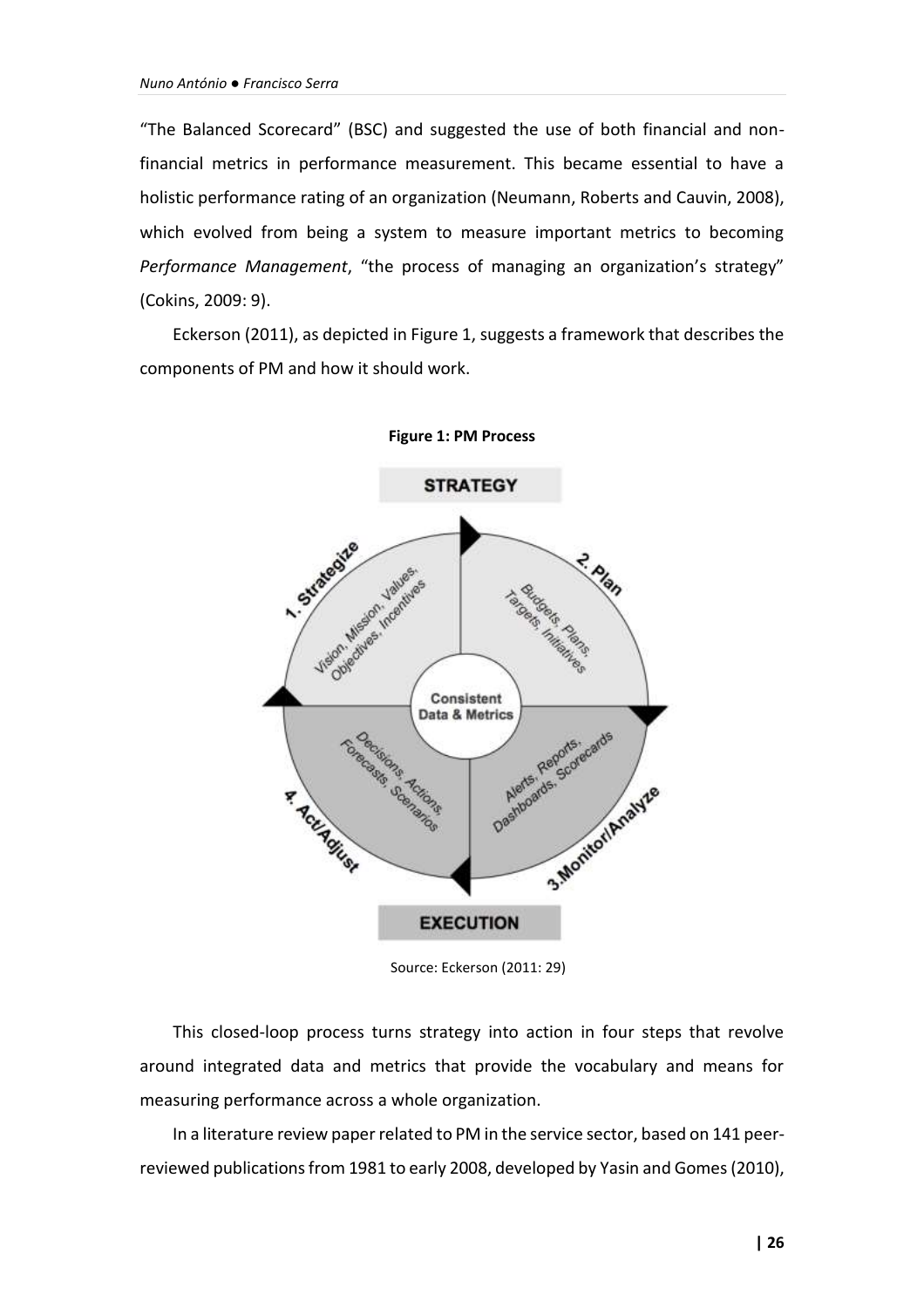the authors concluded that there was still the need for more theoretical and practical application work. From these 141 publications, only seven were from a hospitality publication, which demonstrates the relative novelty of the subject. Additionally, in another literature review paper about the state of the art in hotel performance (Sainaghi, 2010), from the 152 publications analyzed by the author, only forteen were about *Performance Measurement*.

Particularly, RM is a field where a PM system can have a great impact. In other travel industries having a system to help automate RM is already considered a mission-critical component for success (Mehrotra and Ruttley, 2006). RM is of a multidisciplinary nature (Serra, 2013). In its genesis is the need to analyze supply and demand, historical data, strategic booking-pace, length-of-stay, cancelation/no-show and rate patterns (Serra, 2013; Mehrotra and Ruttley, 2006). All of these are datacentric tasks and processes that require inputs from multiple data sources (Serra, 2013) and the capabilities, techniques and technologies in the core of BI and DA.

The implementation of mathematical models in DA, the use of better forecasting models that can make use of all available data and new technologies (Chiang, Chen, and Xu, 2007) and the switching from intuition-based pricing decisions to analyticsbased pricing (Garrow and Ferguson, 2008) are some of the referenced subjects in RM publications that could lead to effective revenue maximization. Consequently, as RM is having a more central and strategic role in hospitality, it will require better performance measurement techniques (Kimes, 2010).

Apart from RM, in other areas of the hospitality industry, BI as a tool of PM has been often cited as having an increasing importance. The use of data mining technology in Customer Relationship Management (CRM) (Danubianu and Hapenciuc, 2008), dashboards, real-time access to operational data, easier and faster identification of trends, as well as highly visual data maps (Korte, Ariyachandra, and Frolick, 2013), are topics that the most recent literature points out, towards the future of BI systems as a way to better align strategies to the organization's objectives.

The hospitality industry is becoming a leader in the use of BI, particularly in the case of major hospitality organizations. They have greatly benefited from BI and IT, even though most of them still have a long way to go (Korte et al., 2013).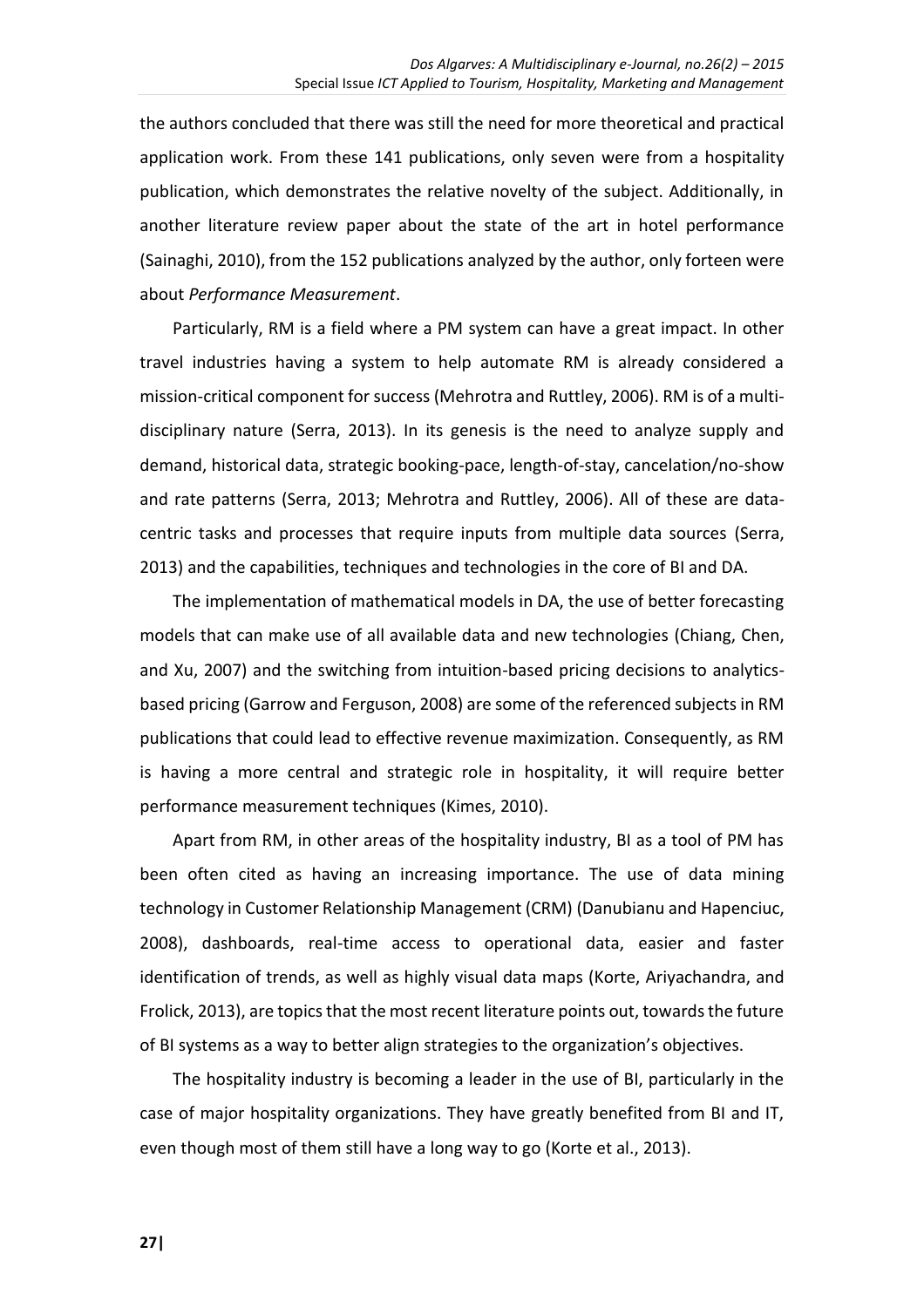Piccoli, Carroll and Hall (2011) created a model to evaluate the electronic maturity of hospitality organizations and the level at which they have systematic and analytical processes implemented to take advantage of opportunities in demand generation, multi-channel distribution and revenue optimization. This model describes, at the upper stages (4 and 5), that organizations must have fully integrated systems, with analytical capabilities to achieve a continuous learning and improvement process of optimization, which emphasizes the need for hospitality organizations to have suitable PM systems.

At the time this research took place, no specific, self-proclaimed, out-of-the-box PM system was found on the market. However, there are some generic BI and dashboard systems and also some systems related to specific fields of the hospitality industry, mainly for RM, that incorporate a lot of the capabilities and techniques a BI/PM system should have and that can be used to implement a PM system.

#### **2.2 Business intelligence**

Report and analytical tools are major features of the PM process, since these are the tools that support the strategy's execution.

Turban et al. (2010: 8, 12) describe BI as "an umbrella term that combines architectures, tools, databases, analytical tools, applications, and methodologies". The same authors state that PM is an emerging portfolio of applications and methodologies that contains evolving BI architecture in its core. For the authors, PM "extends the monitoring, measuring, and comparing of sales, profit, cost, profitability, and other performance indicators by introducing the concept of management and feedback".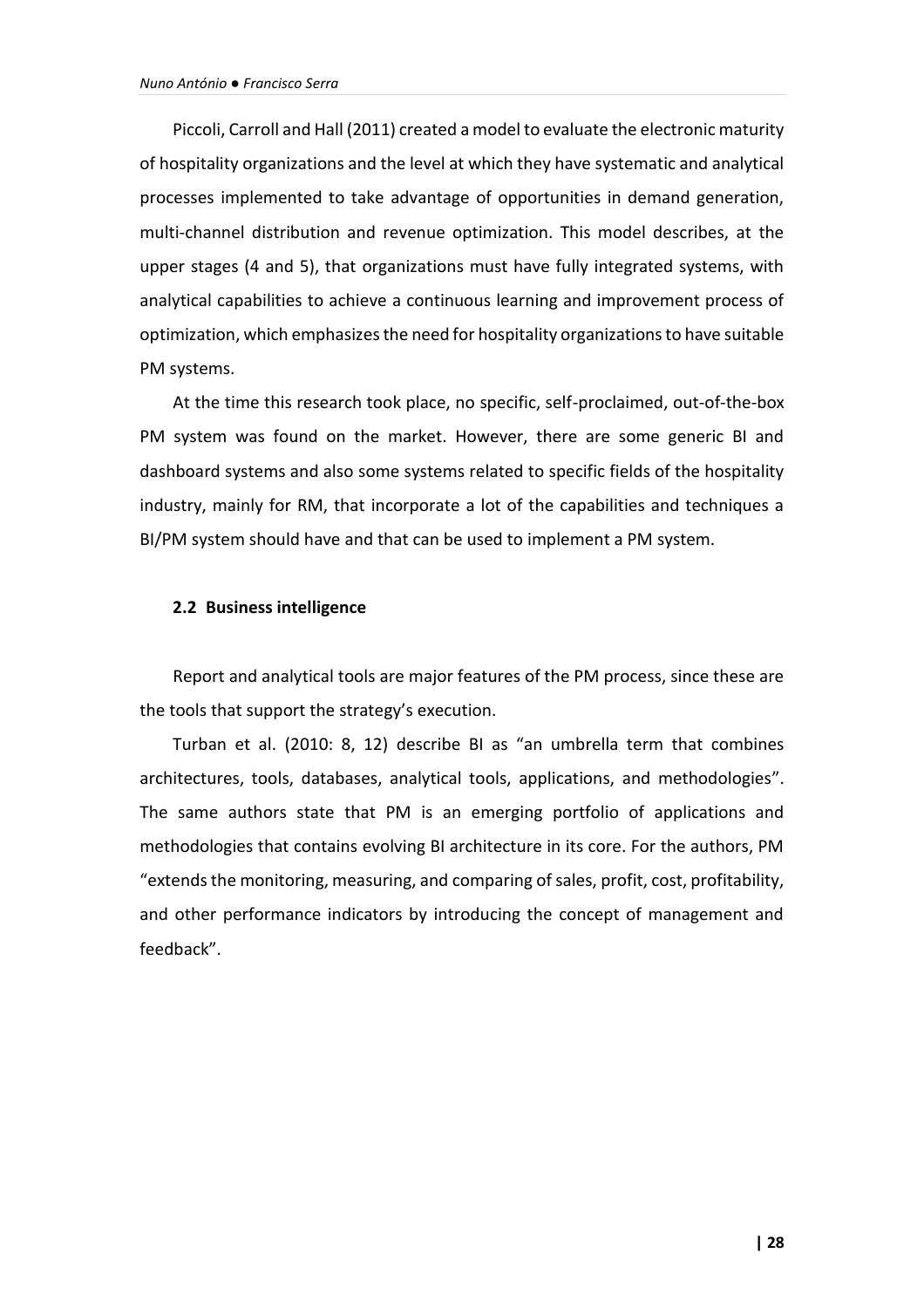## **2.3 Data analytics**

*Data Analytics* (DA), similarly to other disciplines, is identified by different names like *Business Analytics* (BA), *Statistical Analysis*, *Data Mining* or simply *Analytics* (Scarisbrick-Hauser, 2007). DA is a subset of BI (Davenport and Harris, 2007: 18). These authors define DA as "the extensive use of data, statistical and quantitative analysis, explanatory and predictive models, and fact-based management to drive decisions and actions".

Several authors like Schultz (2004) and Schläfke, Silvi and Möller (2013) have acknowledged the growing importance of DA in PM and its connection to the organization's strategy. Schläfke et al. (2013: 111) went even further and proposed a framework where they defined the relation between IT-based applications, Management/Accounting applications and analytical methods (depicted in Figure 2) as *Performance Management Analytics* - "the extensive use of data and analytical methods to understand relevant business dynamics, to effectively control key performance drivers, and to actively increase organizational performance".



**Figure 2: PM Analytics**

Source: Schläfke, Silvi, and Möller (2013: 114).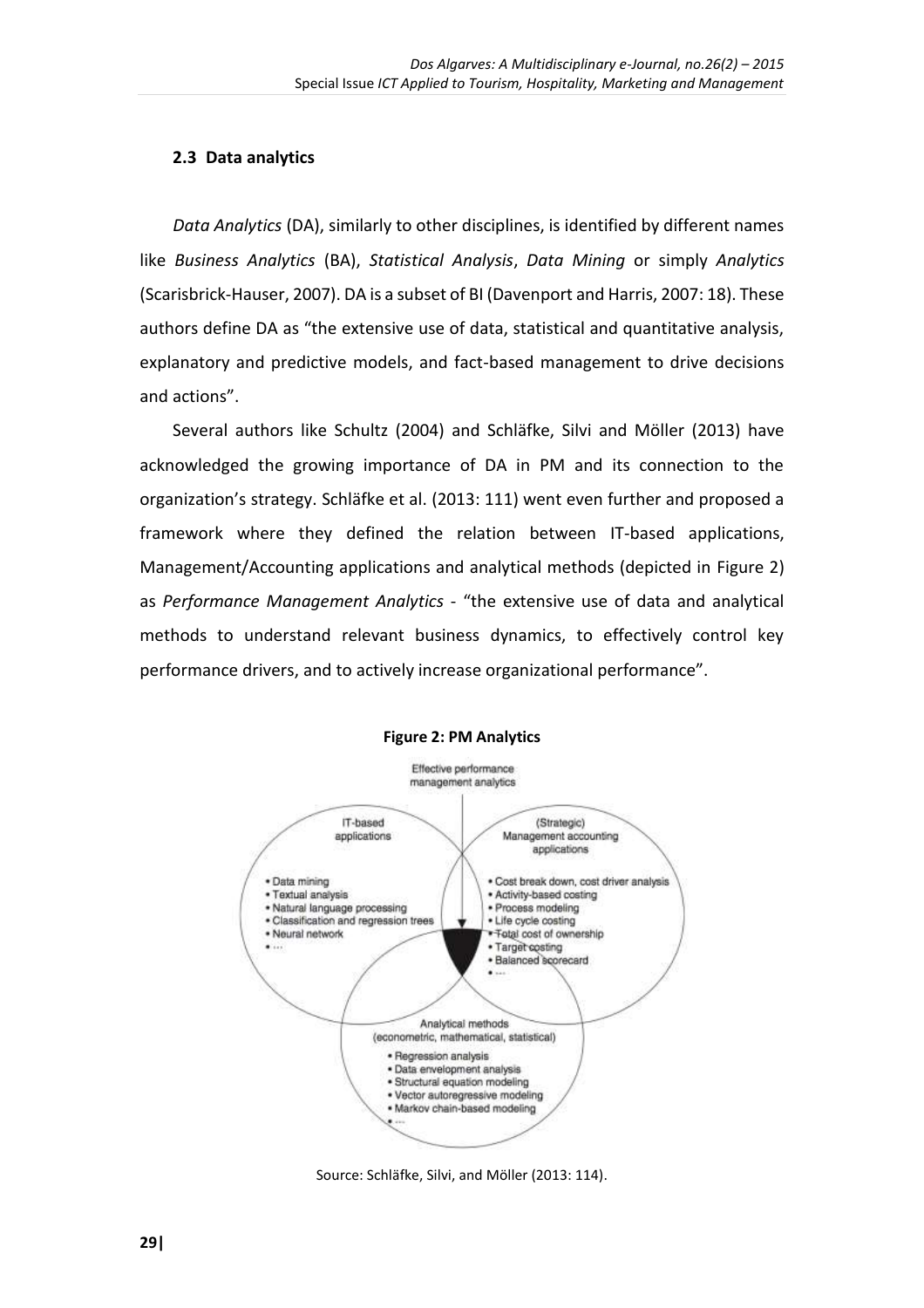### **2.4 Dashboards**

Dashboards are the visualization entry point for PM. Dashboards enable staff at all levels of the organization to view all key facts/metrics and start the exploration of the data (Schultz, 2004). Dashboards are the primary vehicle for communicating PM within the organization (Dover, 2004). When used with a powerful analytical engine, dashboards have the potential to get the right information presented to key users at the most valuable time.

Besides the definition by Few (2006) that a dashboard is a way to monitor, at a glance, the most important information needed to achieve one or more objectives, in the context of PM, Eckerson (2011: 10) deepened that definition and concept. He entitled it *Performance Dashboards* (PD) and expressed it as a layered information delivery system that parcels out information, insights, and alerts to users on demand so they can measure, monitor, and manage business performance more effectively".

According to Eckerson (2011: 10), PD should be much more than screens populated with impressive graphics. They should be "full-fledged business information systems designed to help organizations optimize performance and achieve strategic objectives". As a result, the author states that the terms "PD system" or "PM system" are equivalent and that the two are interchangeable.

According to the author, a PM system should have three significant features that he called the "three threes":

- Three applications set of functionalities designed to fulfill specific user requirements;
- Three layers based on the MAD (monitor, analyze and drill to detail) framework that defines how the dashboard should section information in layers;

Three types – these types emphasize the three applications and three layers.

Implementing a PM system can have several obstacles like assuring data availability, accessibility and accuracy in a timely fashion (Lorence, 2010). Another obstacle well referenced in the literature is the design itself. An extensive list of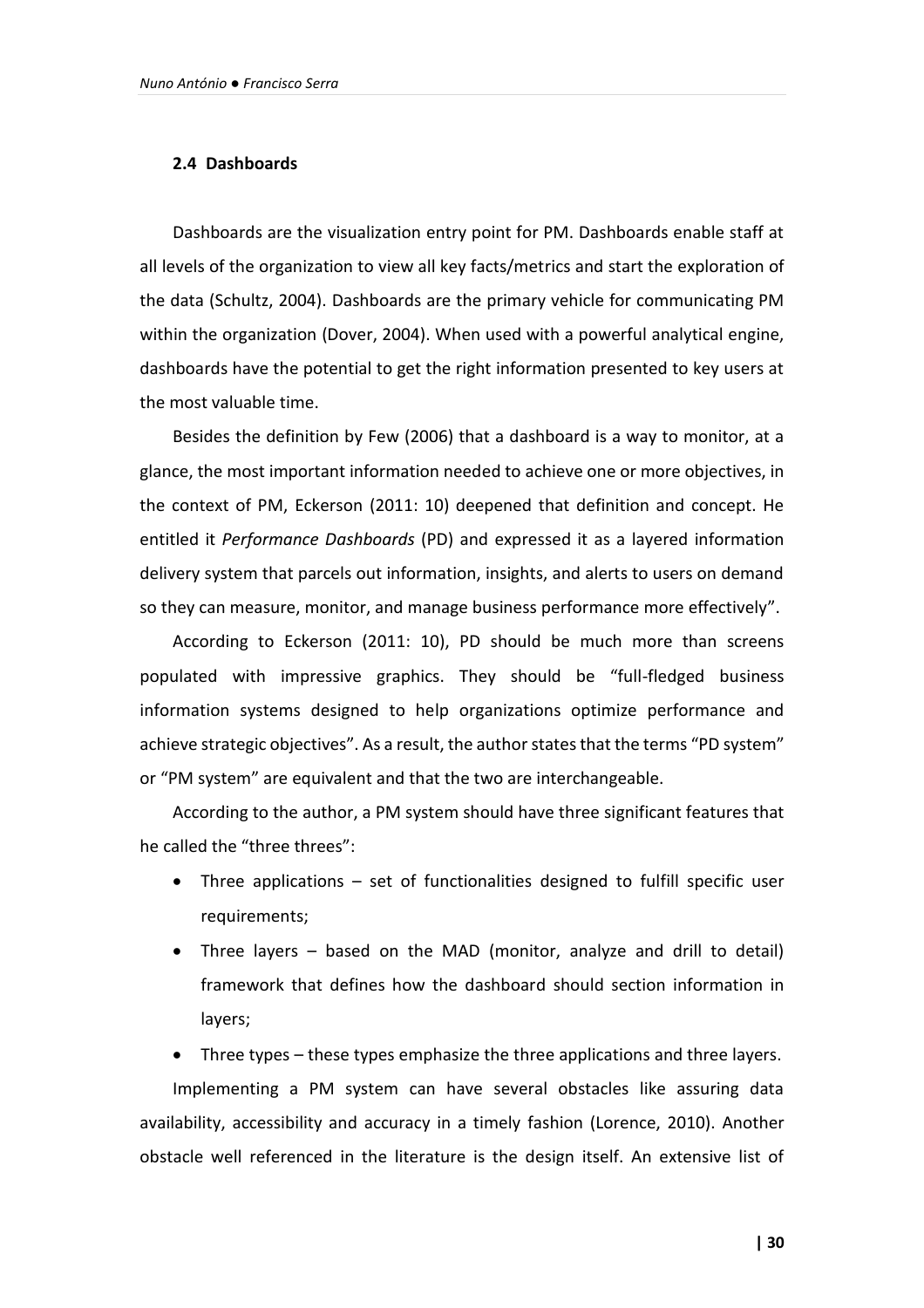literature on this subject can be found in the article "A review of dashboards in Performance Management: implications for design and research" (Yigitbasioglu and Velcu, 2012).



Source: Eckerson (2011: 14).

## **3. Methodology**

## **3.1 Methodology selection**

The need for strategic and management decisions to shift from intuition-based to analytics-based, together with the increasing requirement for performance measurement techniques to be used in the hospitality industry (Kimes, 2010) as well as the need to automate mission-critical areas, like RM, because of its data-centric and multi-disciplinary nature (Serra, 2013) call for the use of the capabilities, techniques and technologies in the core of PM, BI and DA.

Together with this need to make better, faster and information-based decisions, the acknowledged nonexistence of an out-of-the-box PM system specific to the hospitality industry, is clearly a problem that can be addressed in the context of *Design Science Research* (DSR), as it requires the development of an artifact.

In this case, the artifact would be the prototype of a software system, fulfilling the two requirements of DSR: Relevance – by addressing a real business need and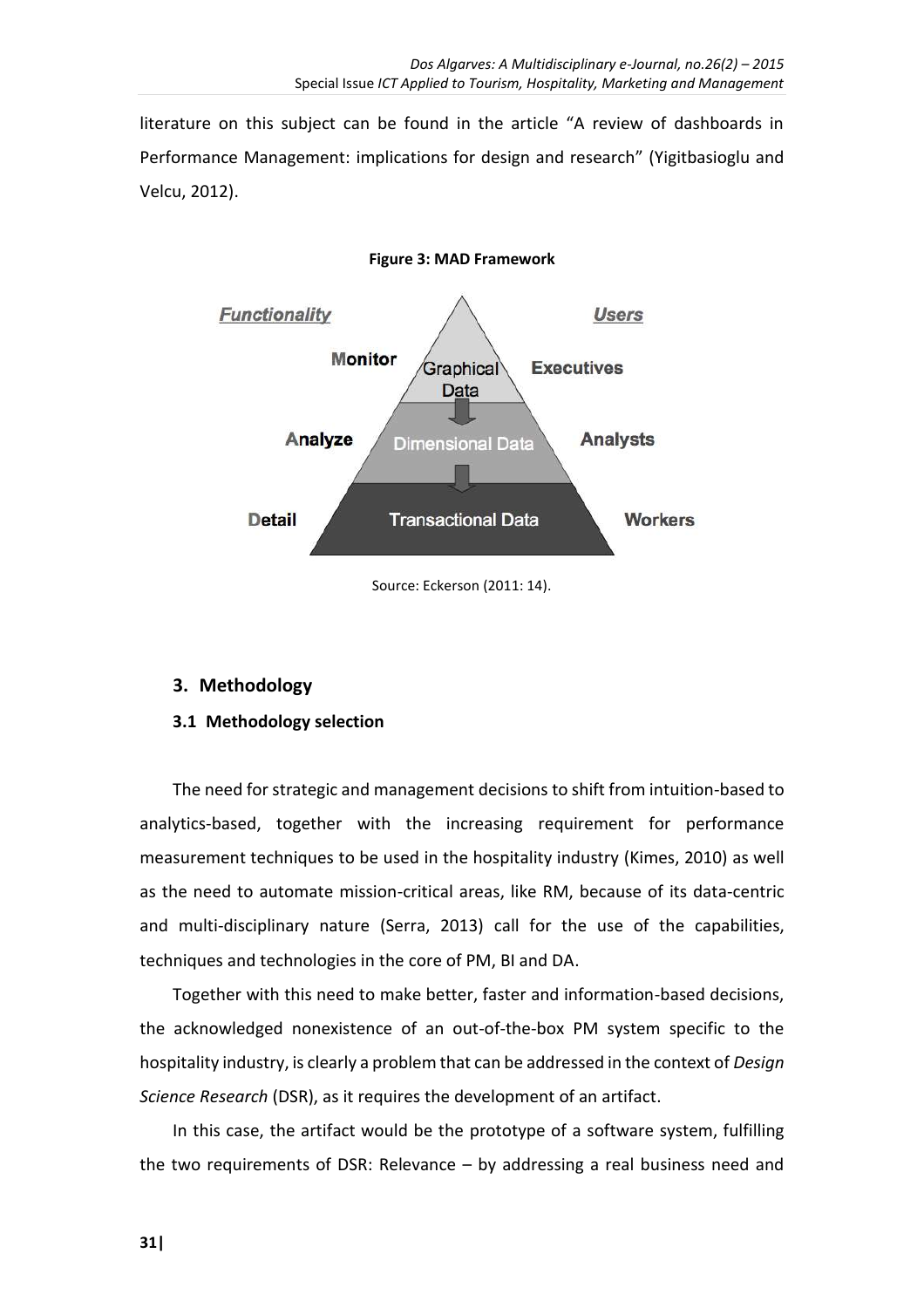Rigor – by the need to apply the proper body of knowledge in the artifact development (Cleven, Gubler, and Hüner, 2009; Hevner et al., 2004).

Even though the main goal of the project was within the scientific area of Management, a technological approach was essential to create a fully functional prototype of the PM system for the hospitality industry. This meant that research had to be conducted also in the area of Information Systems (IS). For this reason, *Design Science Research Methodology* (DSRM) - a well-established research method in Information Systems (IS) – was used as the methodology to support the research and development of the system.

The DSRM, as defined by Peffers et al., (2007), is based on the practical guidelines defined by Hevner et al. (2004), the first and most important guideline being the "Design as an Artifact" (Peffers et al., 2007: 6). In this guideline Hevner et al. (2004: 82, 75) state that "knowledge and understanding of a design problem and its solution are acquired in the building and application of an artifact". The authors claim that DSR "requires the creation of an innovative, purposeful artifact". This artifact should be relevant to the problem "solving a heretofore unsolved problem or solving a known problem in a more effective or efficient manner" (Hevner et al., 2004: 82).

#### **3.2 Measures, metrics and indicators identification**

Measurement selection is one of the cornerstones PM system development, since its success could depend on the measurements selection made (Yigitbasioglu and Velcu, 2012), therefore a rigorous process of identification and selection of measures, metrics and indicators was carried out. This process took into account not only the scientific aspect, but also the business aspect, as the measurements needed to be accepted and be valid to the hoteliers.

In this project the terminology defined by Eckerson (2011) was adopted, not only because it is more commonly used in PM systems, but also because it's easily related to the BSC, a wide spread PM methodology already implemented in many organizations.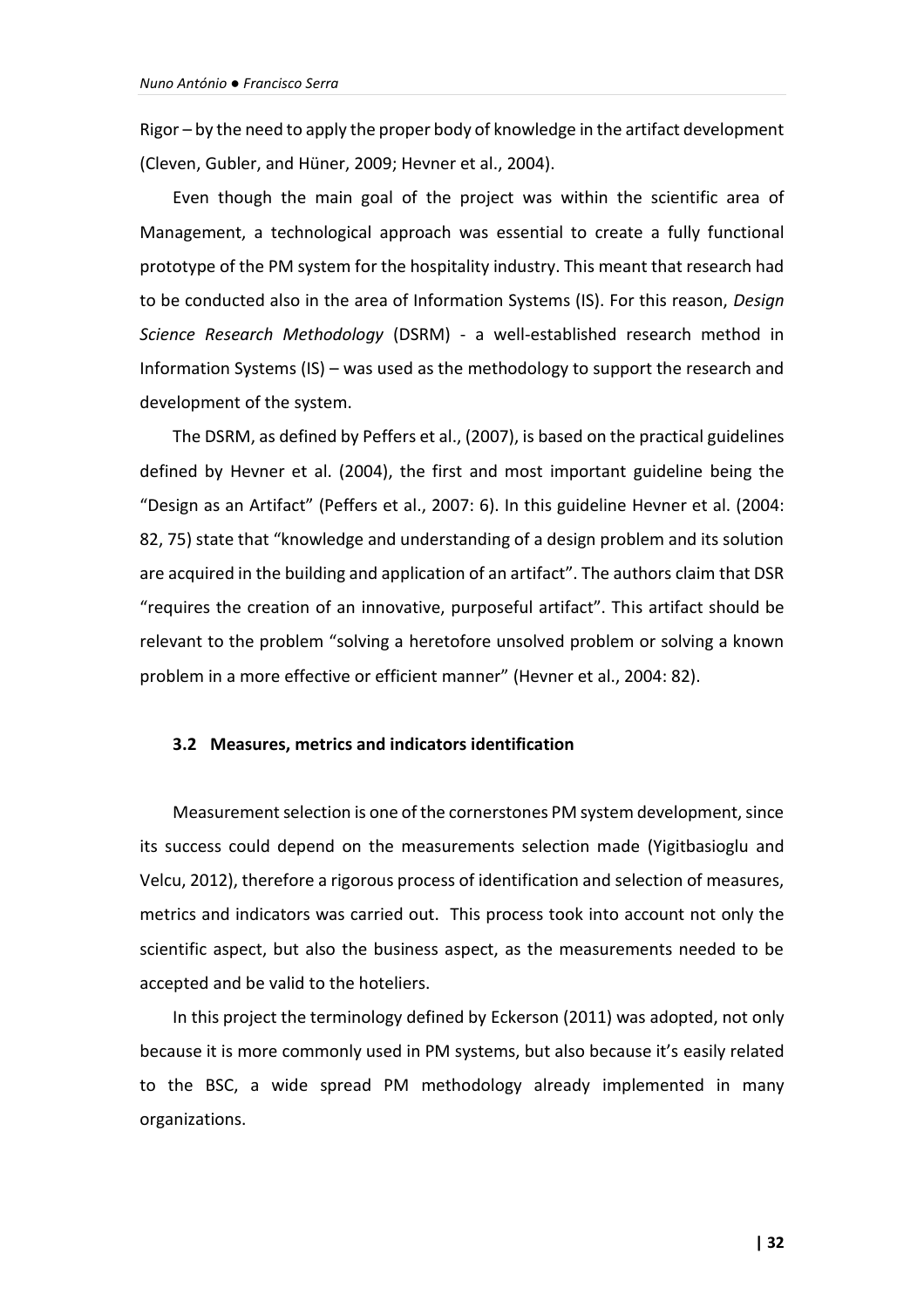### **3.3 Development and implementation**

In the scope of DSRM, having identified the need to design a system from scratch, the first phase was the definition of its architecture.

The sequence of activities, after the system's architecture was concluded, consisted in several iteration cycles, including demonstrations and evaluations with the hotels staff, to show the results in each development phase, to evaluate and redesign the project requirements according with the user's feedback.

It was expected that the full process sequence would be developed in four iteration cycles as depicted in Figure 4.

Even though there is some debate in DSRM about what should be considered an artifact in DSR (Offermann et al., 2010; Cleven et al., 2009; Beaudouin-Lafon and Mackay, 2003) the artifacts that were selected to present are both well accepted within the research community.

The first iteration artifact was the *Software Requirements Specification* (SRS) document considered a "model" and on the subsequent iterations, the prototype, classified as an "instantiation", a concrete representation of that model, was the resulting artifact.

## **4. Prototype development and testing**

## **4.1 Iteration 1**

To answer the research questions a prototype was developed with the intention of testing its features with the collaboration of a group of hotels that agreed to facilitate data for evaluation purposes, so inputs in terms of adequacy and consistency could be gathered. However, for the objective of this iteration the definition of the SRS document and its approval by the hotels was crucial for their commitment to participate in the project, as well as for any requisite changes that they wanted to include.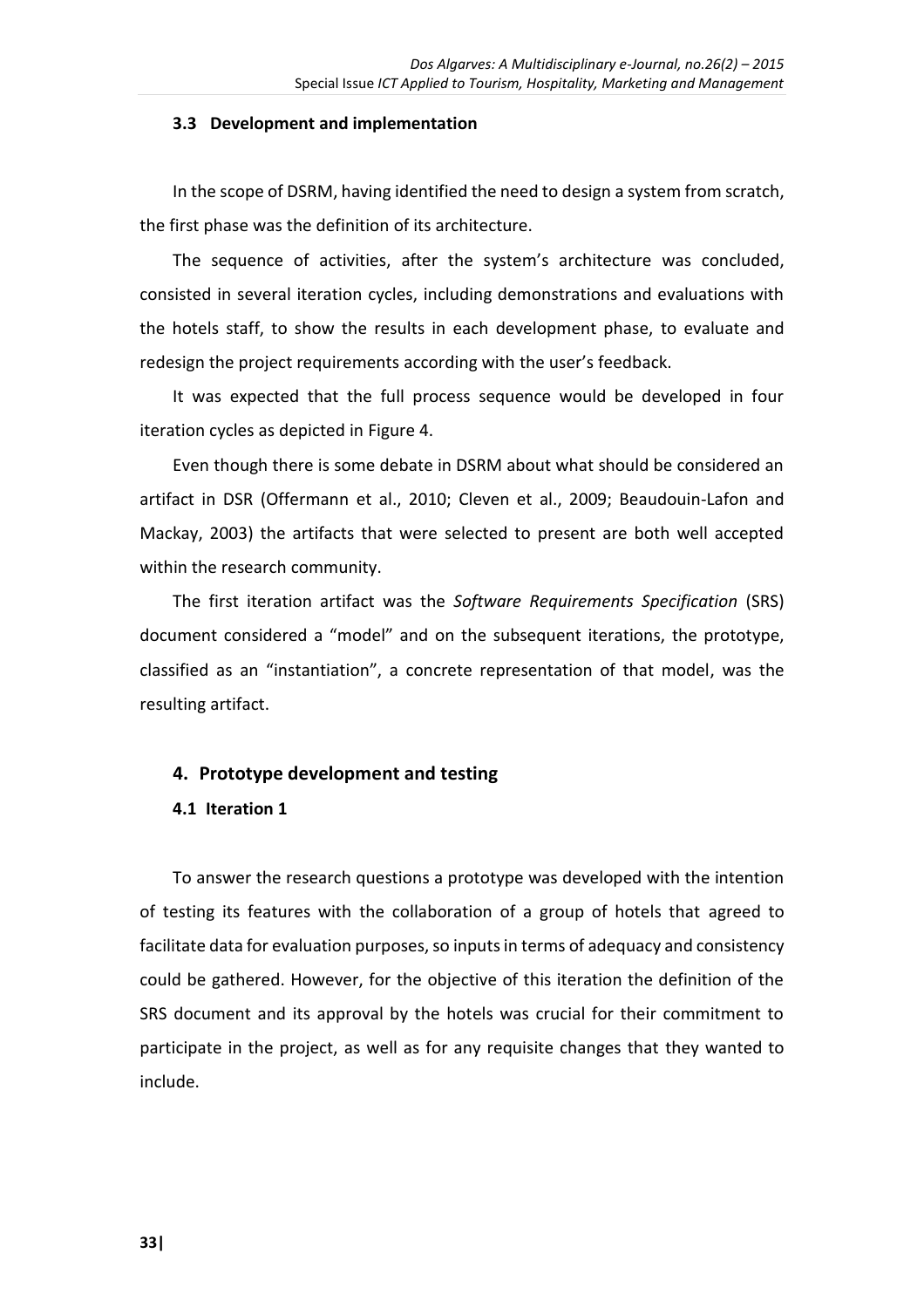

**Figure 4: System concept diagram**

Source: Authors.

As can be seen in at the center and as the core of the system (prototype), is the dashboard, which corresponds to the "Monitor" layer of the MAD Framework. BI and DA capabilities, techniques and processes, are the foundations that makes it possible to deliver the dashboards, but also makes information available for analysts and the organization's staff for analysis and consultation, which are the other 2 layers of the MAD Framework: the "Analyze" and "Detail" functionalities. Altogether, these three layers encompassed by the combination of processes - a fundamental component of PM - act as a catalyst for organizations to optimize their performance and achieve goals, which is the ultimate objective of a PM system.

As concluded by Yigitbasioglu and Velcu (2012: 42) a "dashboard is expected to collect, summarize, and present information from multiple sources…", but "as data is concerned, the dashboard represents the tip of an iceberg". Data is the base of any PM system. Eckerson (2011) identified eight types of data architectures that could be employed in the construction of PM systems. For this project mainly because the simplification of the deployment process and the need for almost not having to install hardware or software, the "cloud" architecture was selected.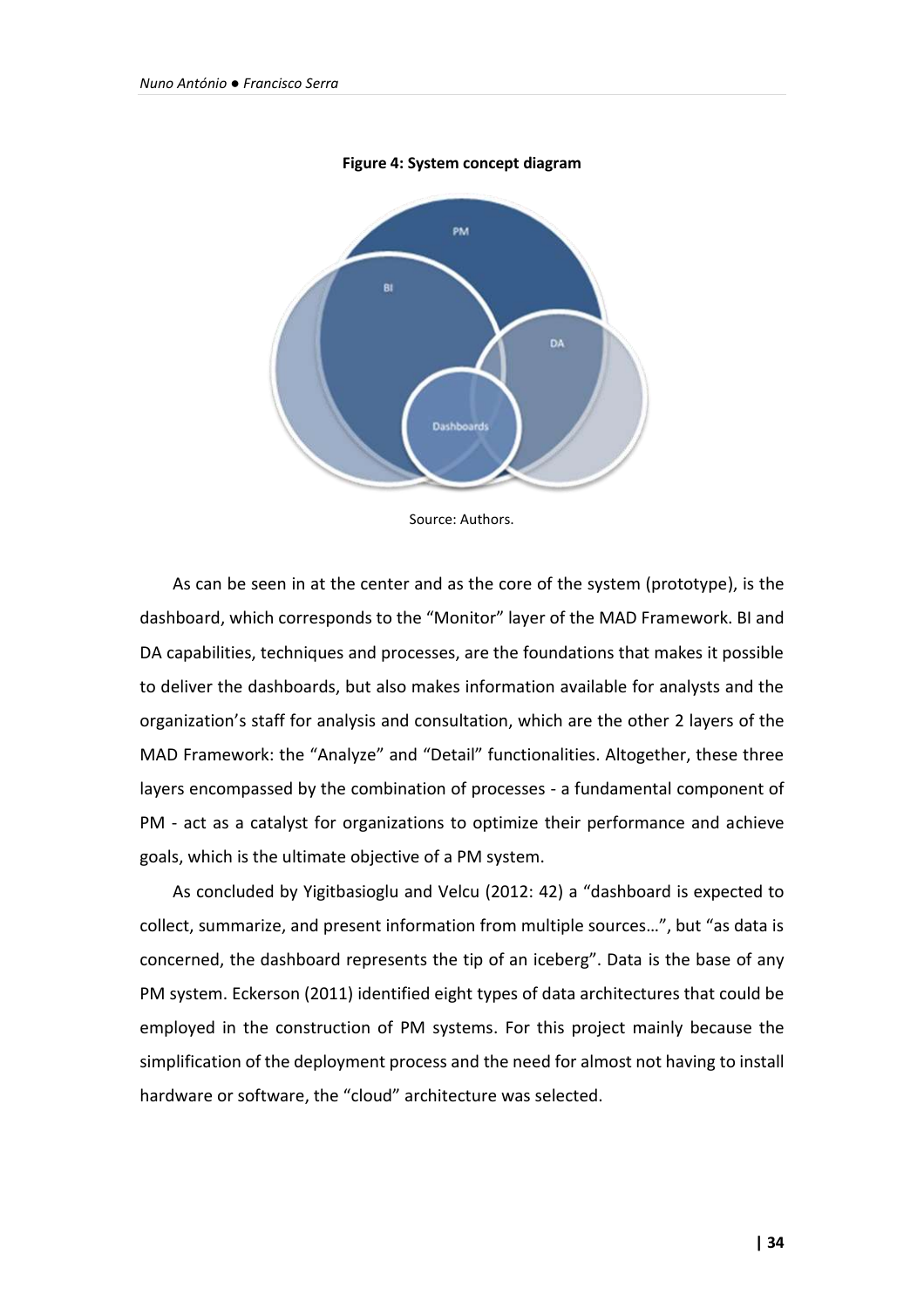| Data source                                                | Type      | Origin $1$      |
|------------------------------------------------------------|-----------|-----------------|
| Property Management System (PMS)                           | Primary   | Internal        |
| Accounting/Financial                                       | Primary   | Internal        |
| Weather (historic and forecast)                            | Secondary | <b>Fxternal</b> |
| Social reputation - own hotel and competitive intelligence | Secondary | <b>Fxternal</b> |
| Prices and inventory – competitive intelligence            | Secondary | <b>External</b> |
| Market $-$ supply and demand                               | Secondary | <b>Fxternal</b> |

#### **Table 1: Data sources**

Source: Authors.

In this iteration, based on the identified metrics and indicators, and the expressed selection criteria, it was necessary to determine the data sources that could provide the required data, because, as recognized by several authors, PM and dashboards require the use of multiple data sources (Serra, 2013; Yigitbasioglu and Velcu, 2012; Eckerson, 2011; Cokins, 2009; Pauwels et al., 2009; Rasmussen, Chen, and Bansal, 2009). These data sources could be of different types (primary and secondary) and origins (internal or external) (Korte et al., 2013; Turban, Sharda, and Delen, 2011; Venkatraman and Ramanujam, 1986). The data sources identified as indispensable are portrayed in Table1.

The demonstration of the artifact (mainly the SRS document) in this iteration had the objective of legitimizing it, which is a DSR valid evaluation function (Cleven et al., 2009: 19), as it "enables a traceable documentation of inputs and outcomes of the artifact construction process".

This first demonstration activity was a key task and played an important role in the project's success, as it represented the first introduction of the project to the hotels.

l

<sup>&</sup>lt;sup>1</sup> Internal data sources were considered the ones that were owned by the hotel and were in internal servers/documents. All data not owned by the hotels or available on servers/documents from third parties were considered external. Because the hotel does not own them, secondary/external data sources require a correct procurement and quality evaluation process.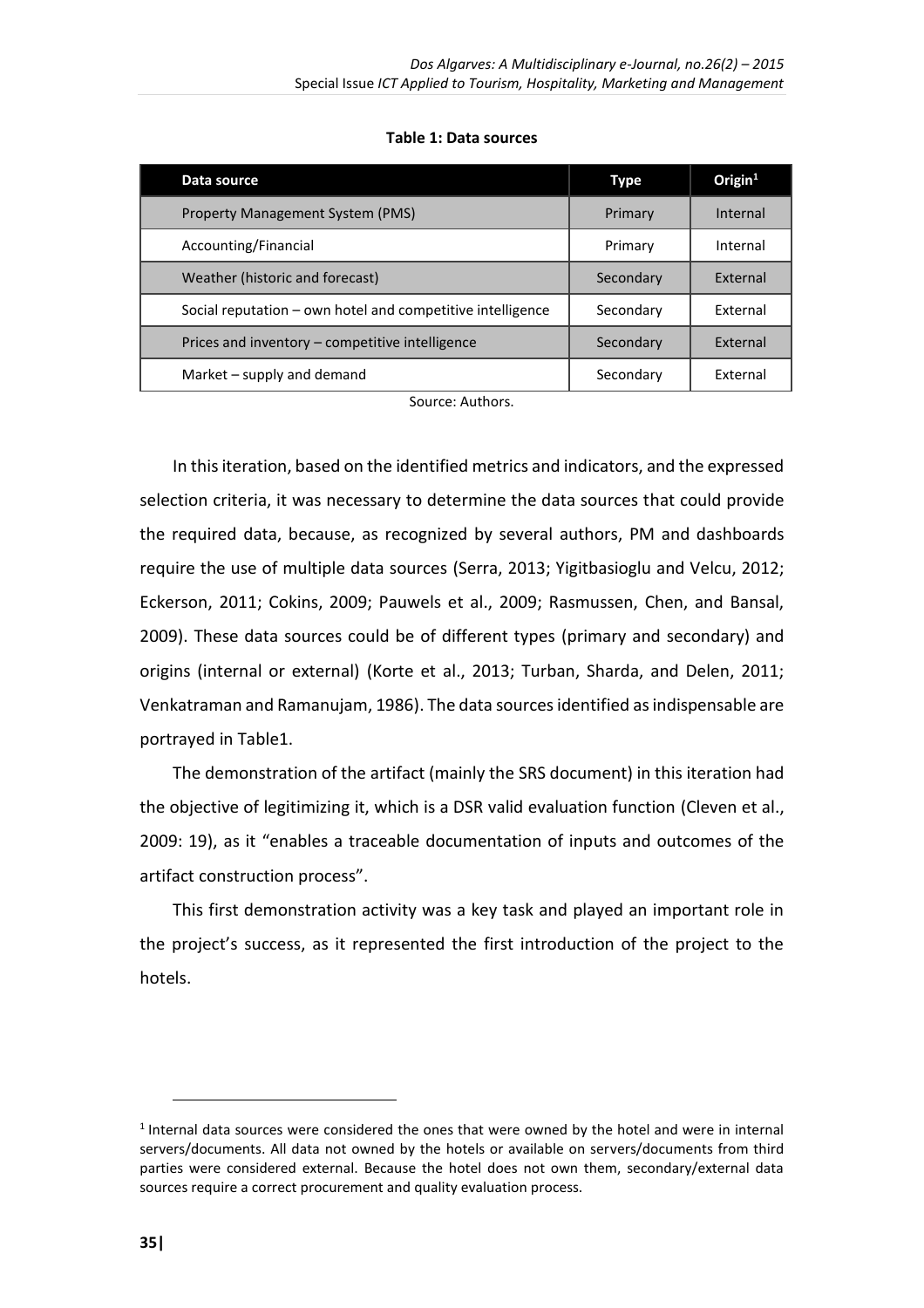This iteration was critical since without the hotels' participation it would not be possible to access the internal data sources nor could a proper assessment of the prototype be done, possibly resulting in the project's closure.

However, some requisites for the selection of hotels that would be invited to participate in the project had to be established, i.e.:

Business dimension;

l

- Internal accounting department;
- Used InovGuest PMS<sup>2</sup> and Primavera ERP<sup>3</sup>;
- Geographic proximity and accessibility;
- Easy access to the IT team or to the companies who provided IT support;
- Familiarity with the management team.

In accordance with the established criteria, the hotels described in Table 2 were selected.

The demonstration activity, in this first iteration, consisted of the presentation to the hoteliers, in one-to-one meetings, of the SRS document (artifact) with a walkthrough on the main topics.

At the moment of the demonstration/presentation of the project, embodied in the SRS document, all hotels showed a very high degree of interest in participating in the project. Nevertheless, none confirmed the participation "on the hour". It took almost two weeks until there was written confirmation of the participation of all four hotels.

No hotel asked for any changes in the SRS document and unanimously showed enthusiasm about the project. However, H3 and H4 revealed some apprehension about the planned period prototype evaluation in the production environment (high season).

<sup>&</sup>lt;sup>2</sup> InovGuest PMS: Property Management System produced in Portugal by Wareguest (www.wareguest.com).

<sup>&</sup>lt;sup>3</sup> Primavera ERP: Enterprise Resource Planning system produced in Portugal by Primavera BSS (www.primaverabss.com).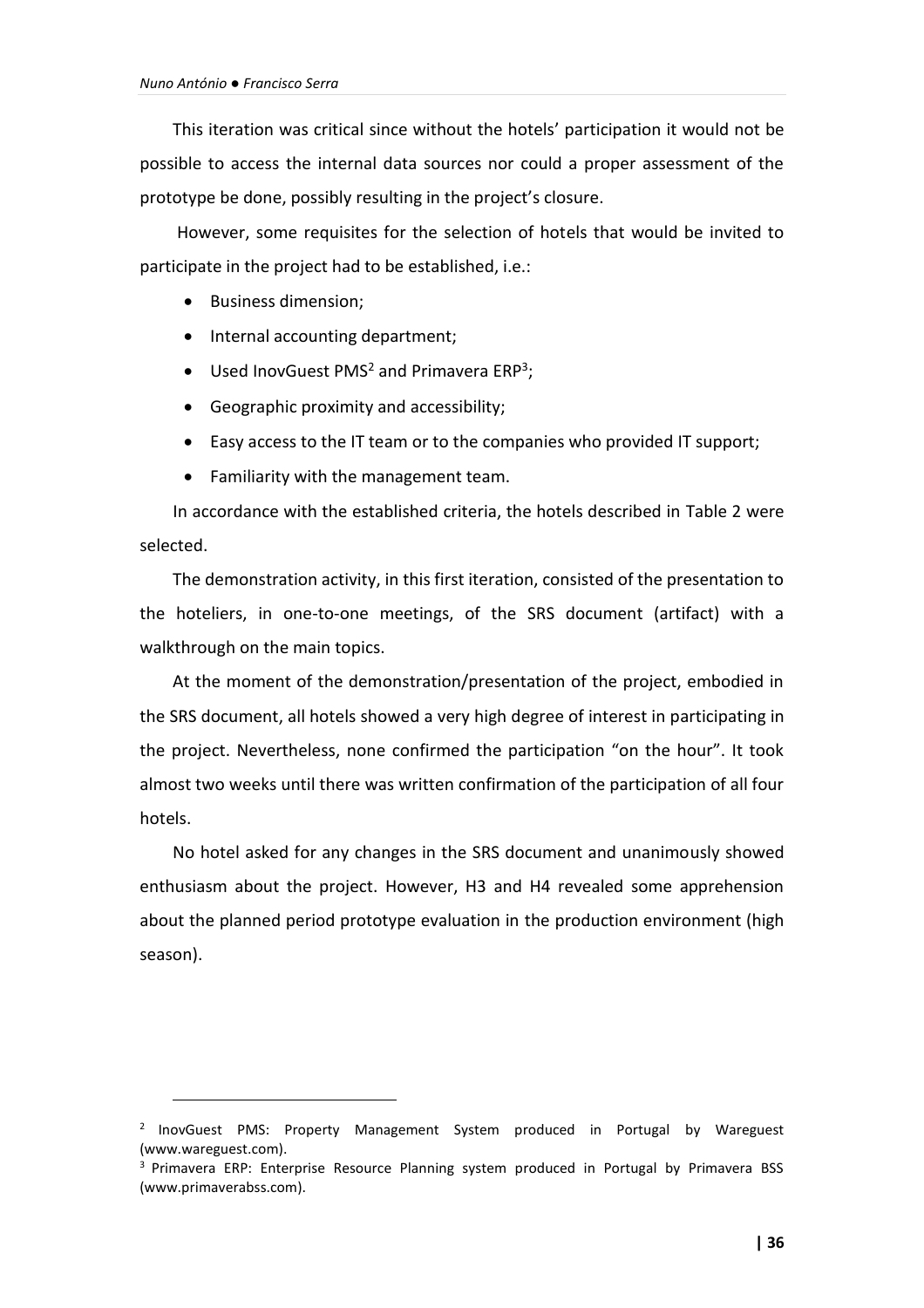### **Table 2: List of selected hotels**

| <b>Identification</b> | <b>Type</b>            | <b>Characteristics</b>                                                                                                                                                                                 |  |
|-----------------------|------------------------|--------------------------------------------------------------------------------------------------------------------------------------------------------------------------------------------------------|--|
| H1                    | Touristic apartments   | 86 apartments in mixed-ownership (part in timeshare),<br>with interior and exterior pools, meeting rooms, gym,<br>one bar and one restaurant (explored by a third party).                              |  |
| H <sub>2</sub>        | Hotel ****             | 180 rooms, with meeting rooms, SPA, exterior pool, gym,<br>one bar and one restaurant.                                                                                                                 |  |
| H <sub>3</sub>        | Apartments hotel ****  | 158 rooms, with meeting rooms, exterior pool, one bar<br>and one restaurant (just for breakfasts).                                                                                                     |  |
| Η4                    | Apartments hotel ***** | 22 rooms, 2 suites and 80 apartments in mixed-<br>ownership (part in fractional ownership) with meeting<br>rooms, SPA, interior and exterior pools, tennis court,<br>gym, two bars and one restaurant. |  |

Source: Authors.

### **4.2 Iterations 2, 3 and 4**

The following iterations were all about the incremental "delivery" of functionalities (detailed in Figure 5). In DSRM, as in Agile<sup>4</sup>, requirements prioritization and incremental delivery in each iteration is recognized as a way to deliver to users, therefore it was essential to identify the functionalities that the hotels valued the most as soon as possible (Ratcliffe and McNeill, 2012; Racheva et al., 2010; Cao and Ramesh, 2008).

This incremental delivery of functions made possible for the hotels to use the system even before it was fully completed, which in turn, facilitated obtaining users feedback.

At the end of each iteration development activity, a demonstration was made to each hotel and the results of the iteration evaluated, so that they could be used as feedback for the following iteration and the project overall assessment.

After the evaluation activity of the last iteration, as defined by DSRM, was initiated the communication activity.

 $\overline{a}$ 

<sup>4</sup> Commonly used software development methodology.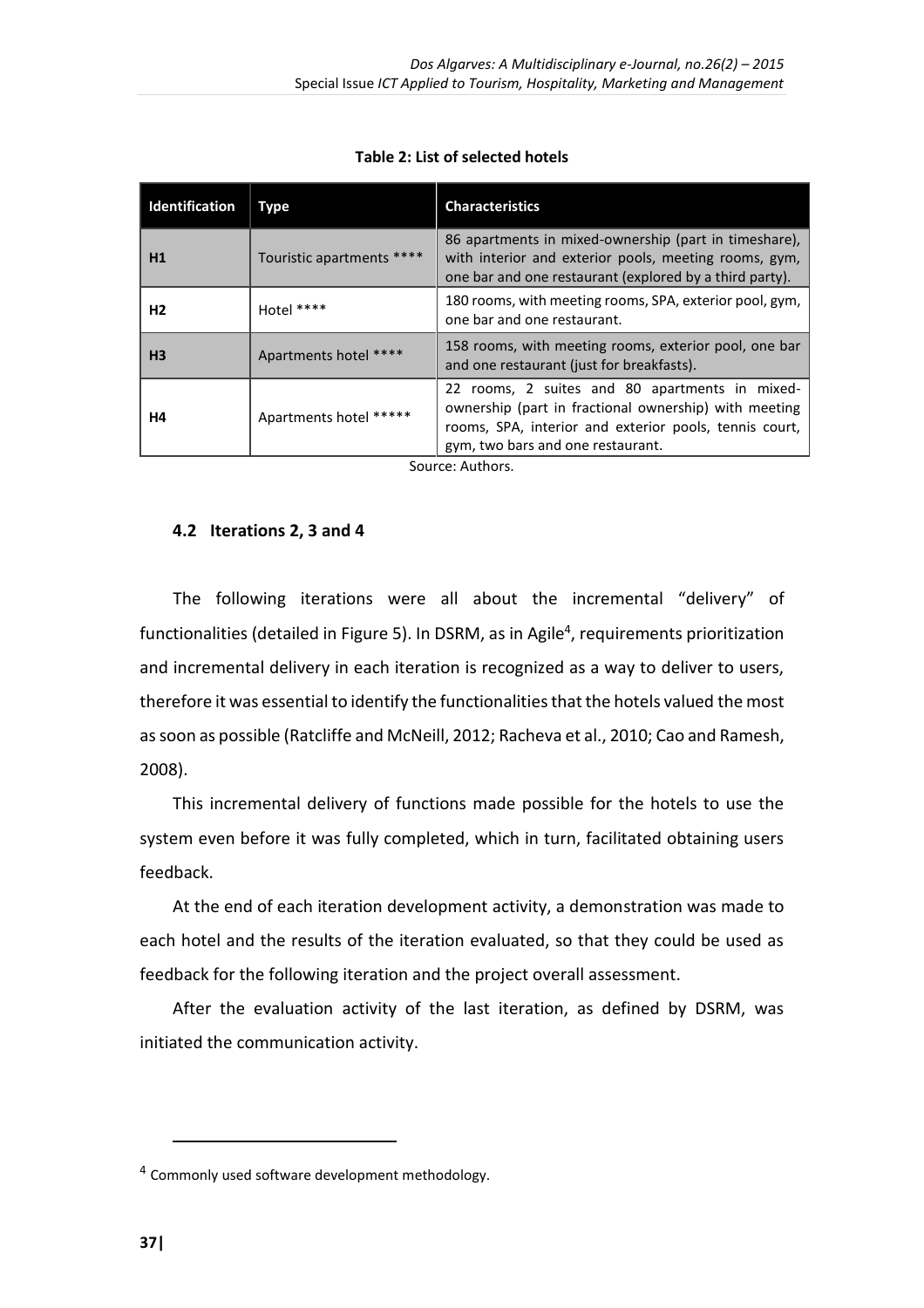

**Figure 5: Functionalities delivered by iteration**

Source: Authors.

### **5. Evaluation**

To obtain results that could be used to answer the project's initial questions, although Peffers et al. (2007) advocates that conceptually evaluation could include any empirical evidence or logical proof, it was decided to use a set of different methods based on the definitions by Hevner et al. (2004) and common evaluation methods used in *Interaction Design* (Sharp, Rogers, and Preece, 2009):

Observational:

Field study: the use of the prototype in the participating hotels was monitored, using group interviews (in activity "(4) Demonstration" of each iteration), but also logged information on the prototype usage (from activity "(5) Evaluation" of iteration 2 onwards).

Analytical:

Dynamic analysis: by logging database operations, website use, agents errors and server work variables, the performance, reliability and availability of the prototype was monitored (from activity "(5) Evaluation" of iteration 2 onwards);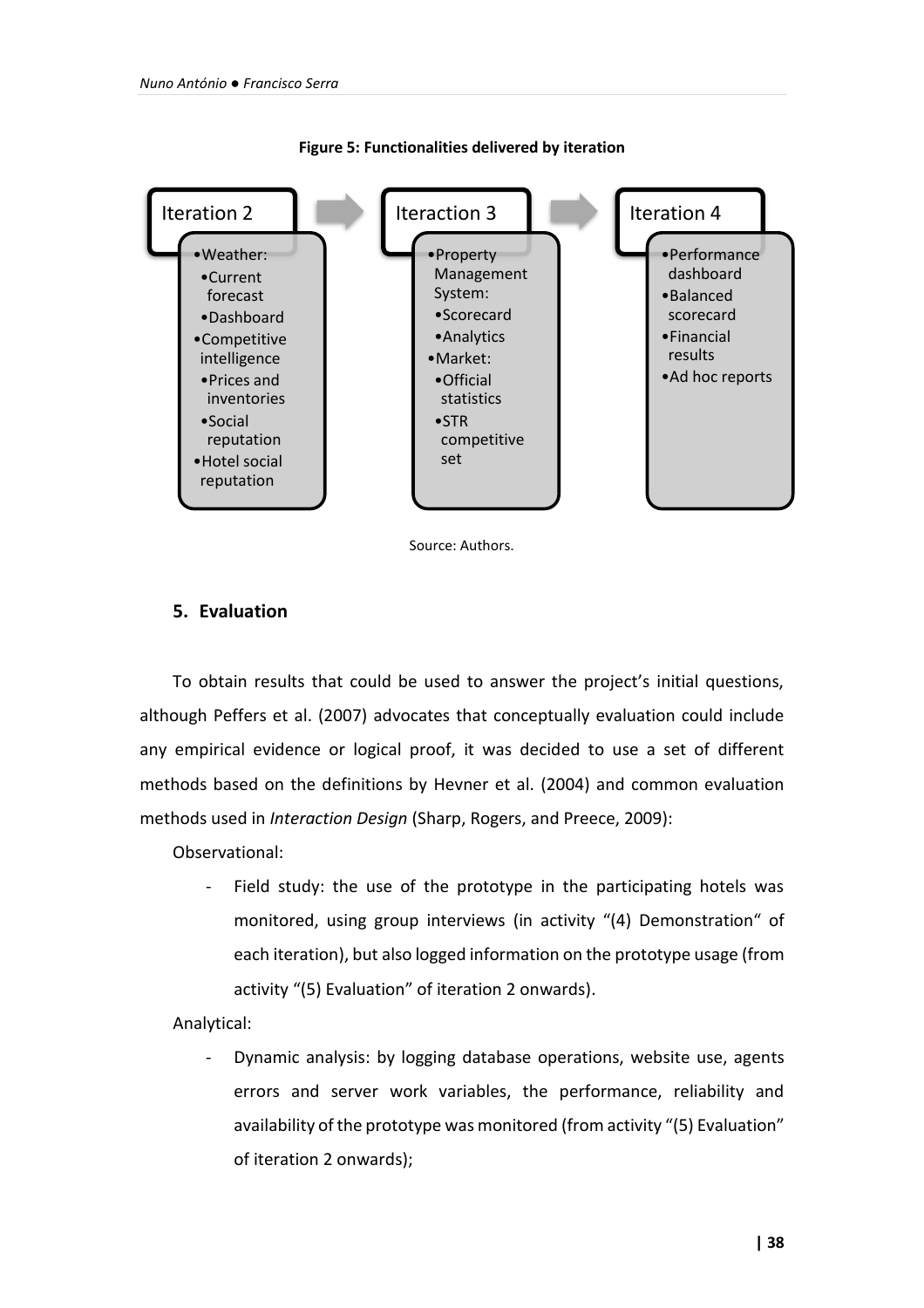- Heuristic evaluation: by asking four experts<sup>5</sup> to conduct a heuristic evaluation of the prototype (in activity "(5) Evaluation" of iteration 4).

Experimental:

Controlled experiment: using the development environment to test and identify problems with the artifact (since activity "(3) Design and development" of iteration 2 onwards).

Testing:

Functional testing: undertaken by the prototype's developers to identify failures and defects (since activity "(3) Design and development" of iteration 2 onwards).

The results of the application of the different evaluation methods helped answer the research questions.

To better interpret the results, they are presented from two different perspectives: technical and business.

## **5.1 Technical perspective**

Here, the system's technical results and their relevance to answer the research questions are interpreted, mainly "Q1 - Are there any technical issues that can limit the scope and performance of the system itself?"

In the design of the system three main technical objectives were established:

- 1. Evaluate potential problems with data accessibility and availability;
- 2. Understand potential problems with data quality;
- 3. Test the performance of the cloud environment.

As Eckerson (2011) and Cokins (2009) stated, data is at the center of all PM processes. Assuring data is available, accessible and accurate in a timely manner is critical for a dashboard (Lorence, 2010), thus, validating technical objectives 1 and 2 was very important for the outcome of this project.

l

<sup>5</sup> As presented by Sharp, Rogers and Preece (2009) a set of three to five experts is considered representative.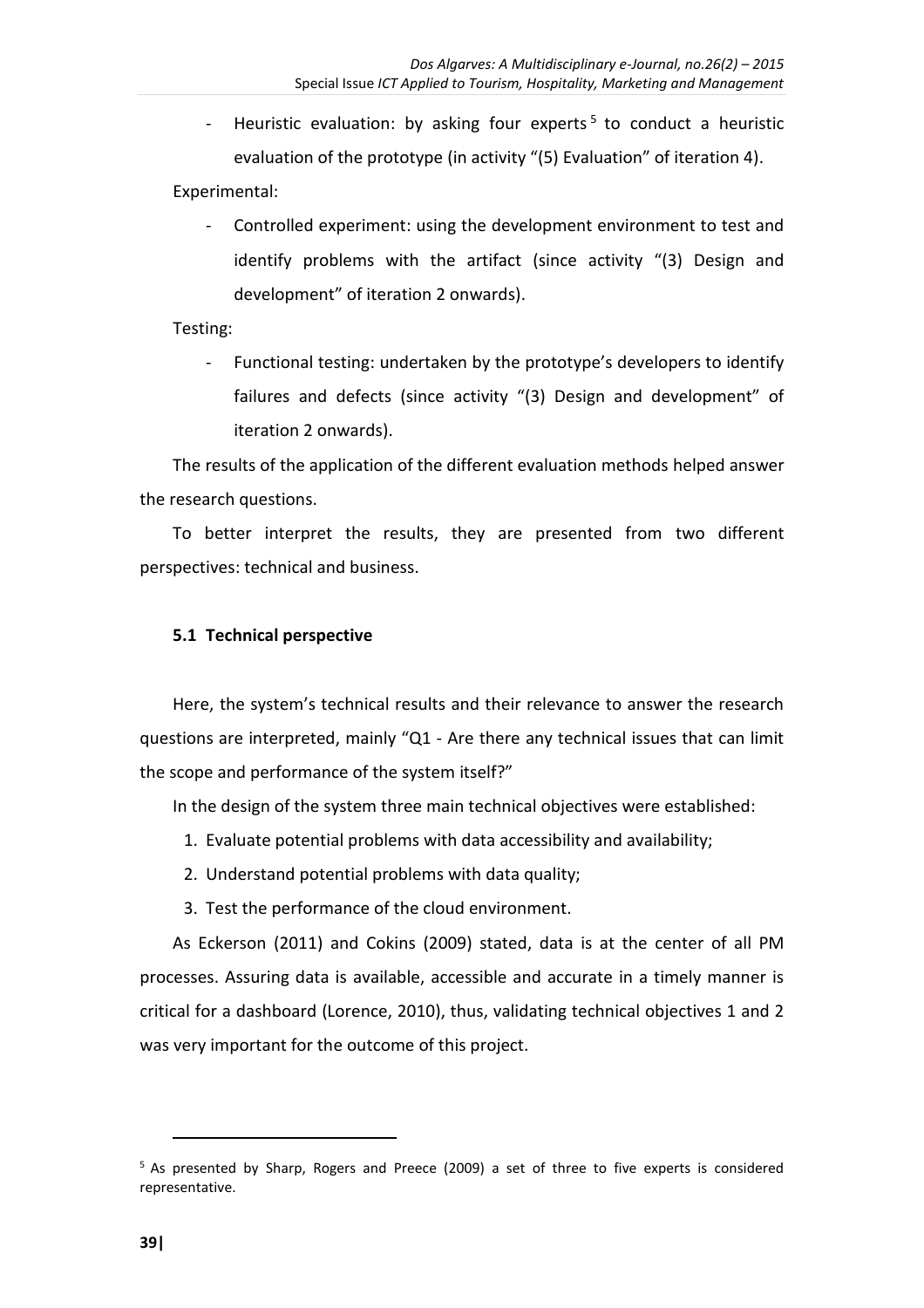Even though some issues were found, it's possible to infer that the two first technical objectives, about the data sources, were achieved. The results also demonstrated that the third objective, the system's test in a cloud environment was also achieved with excellent results. The results showed that, by using an agentsbased architecture and a resilient distributed computing platform, as defined by Svobodova (1984), the main requisites for the SaaS/cloud based system (fault tolerance, load balancing, among others) (Rimal, Choi, and Lumb, 2009) were also achieved.

#### **5.2 Business perspective**

Here, the results are interpreted from the business/management perspective, mainly to answer the research questions: "Q2 - Does the hotel staff identify the benefits of using the system?" and "Q3 - Is it possible to identify quantifiable improvements in the hotel's performance?"

Regarding Q2, from a qualitative approach, based on what was declared by the users in the group interviews and from what was observed, considerable benefits were identified.

Although users recognized that during the evaluation period the main areas where they got benefits from were SR and CI, they acknowledge that bigger and better benefits could be obtained by using the system's analytic features to recognize trends and patterns, in the different customer segments.

Users confirmed that the fact that the system brought SR and CI information to them in an easier and more accessible way than they previously had. This together with the hotels' increasing comprehension of the importance that SR (Abdelfattah, 2013; Anderson, 2012; Callarisa et al., 2012; Öğüt and Onur Taş, 2012; Sparks and Browning, 2011) and CI (Chen and Schwartz, 2013; Hayes and Miller, 2011; Enz and Canina, 2010) have in today's hospitality performance, contributed as recognized by the users and registered by the logs, for SR and CI pages to be the most visited and where most time was spent.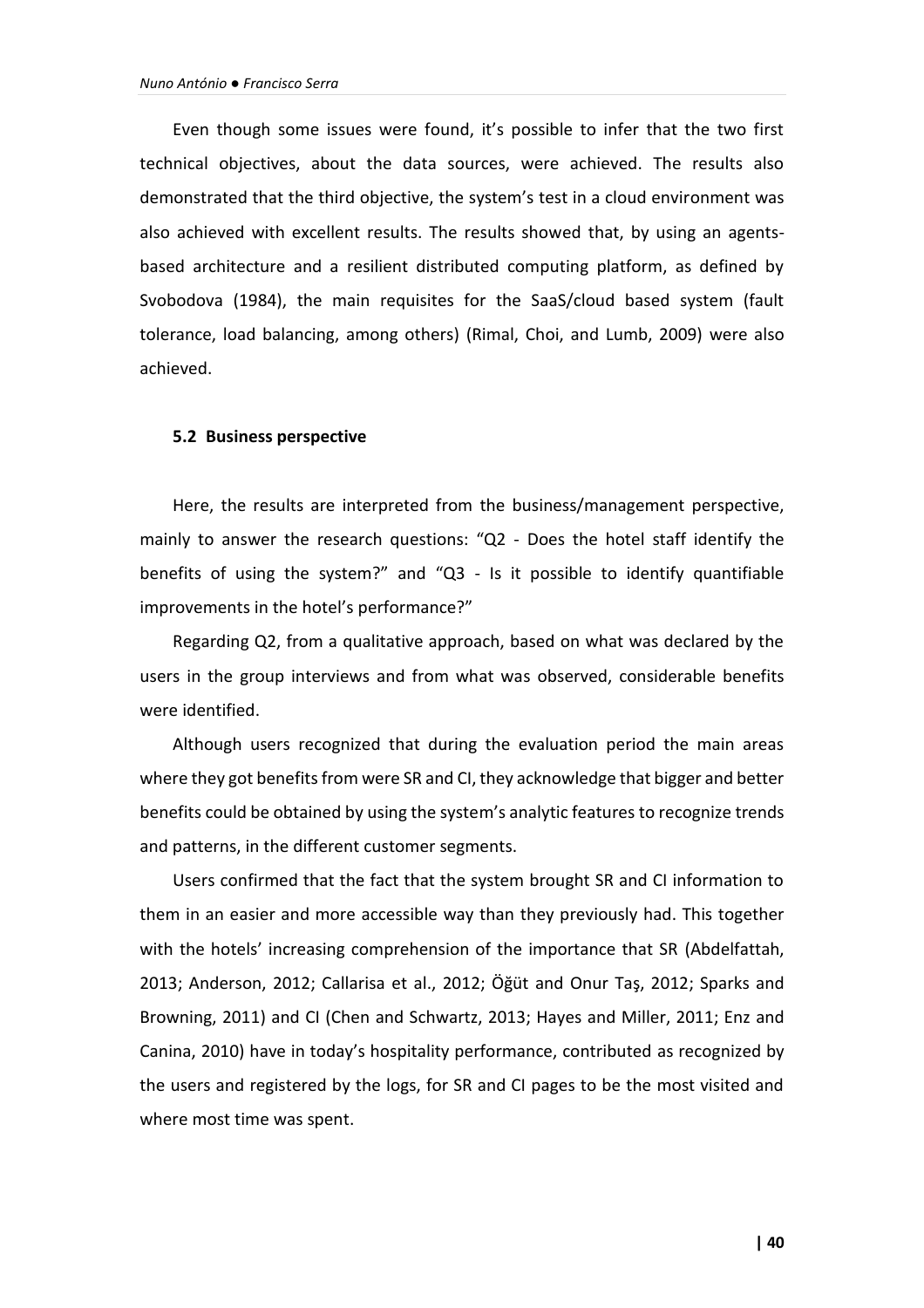Moreover, in the group interviews the users recognized that they did not take advantage of the full potential of the system. They recognized that the system could be used to execute better forecasts, better marketing plans and also, define budgets and communicate those budgets/goals to every hotel department. This reveals that they understood what information could be obtained from the system and how to make good use of it.

Despite the increasing importance that benchmarking has, as a tool to assess the performance of organizations, particularly in hospitality and tourism (Battersby, 2006; Kozak and Nield, 2001; Pyo, 2001), the results show that both the pages on market supply and demand benchmarking (official entities and STR) where among the least visited and used. However, this by itself does not mean that users do not consider it of importance. As these metrics/indicators are updated only once a month, there is not much need to constantly verify them, at least according to what was reported by the users.

The same cannot be said for weather options and the ad hoc reports. If for the weather pages, at least one hotel said that they should be taken out of the system considering it unnecessary (contradicting the importance of weather in the economic performance of the hotels as presented in section 3), for the ad hoc reports page, the fact that it was not much used, is related to the fact that it required more training and was only available in the last iteration, when most of the users did not have the time to use the system for more analytical and time consuming tasks, nor did they have time for better training.

### **6. Conclusions**

Looking at the system as an integrated and comprehensive solution, designed in accordance with DSRM (Peffers et al., 2007) to address an unsolved problem in a unique and innovative way (Hevner et al., 2004), it is possible to say that the objective of confirming the viability of developing a commercial service was achieved.

Since no layered information system specific for the hospitality industry, allowing users to measure, monitor and manage business performance, thus enabling faster and better information-based decisions, was found on the market, it was decided to

**41|**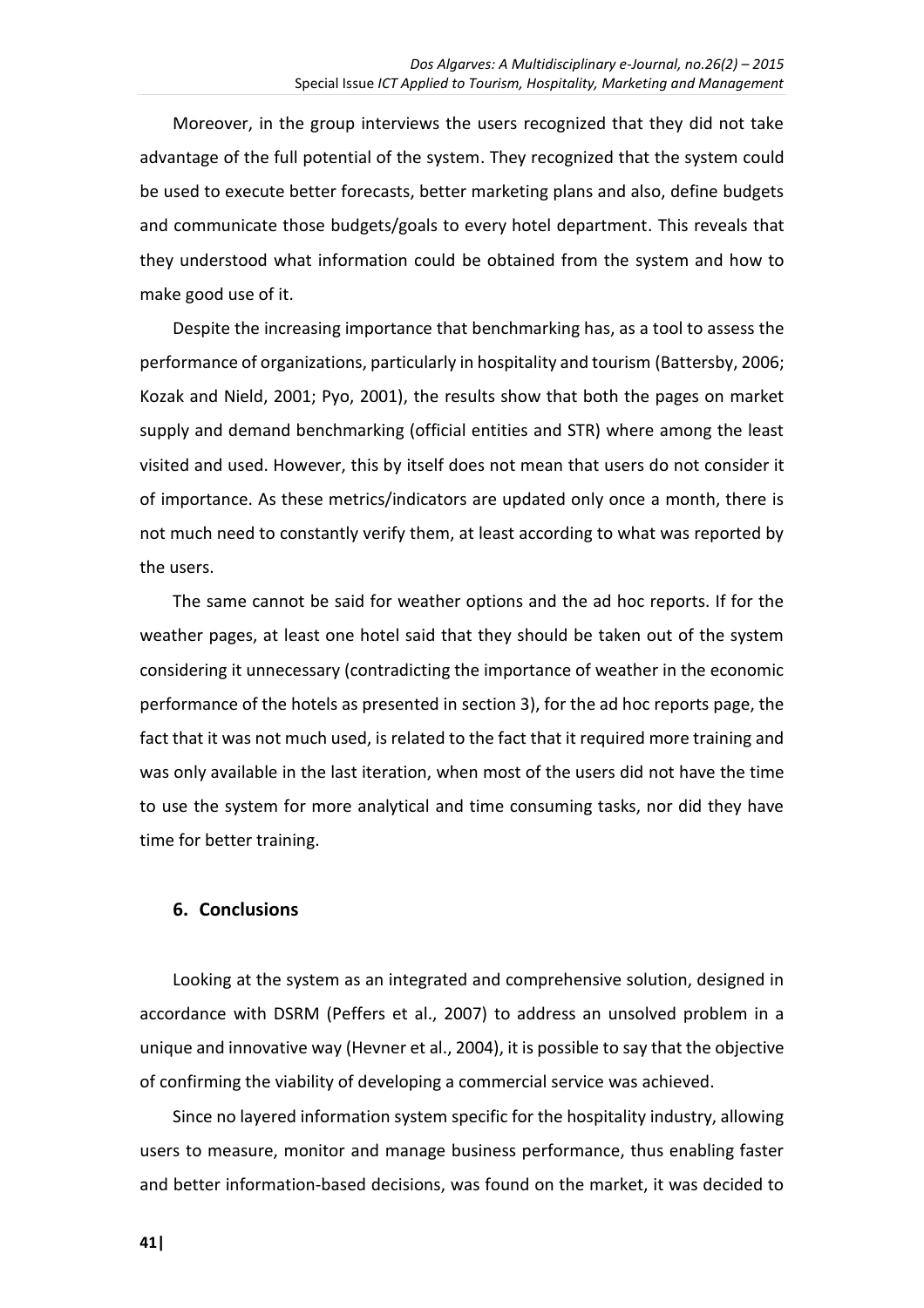build a prototype to assess the system suitability to address this "problem" (March and Storey, 2008).

Even though the system's complexity required a long development period and the academic calendar caused constraints on the time to evaluate the prototype in hotels, it was decided that the evaluation in "real conditions" would be beneficial to accomplish the research objective, even if that meant having a short evaluation period, in the high season.

The implementation and evaluation of the prototype in four hotels confirmed the fulfillment of the two fundamental requirements a DSR artifact should have: relevance and rigor. Relevance, by addressing a real business need and rigor, by appropriately applying the existing body of knowledge (Cleven et al., 2009; Hevner et al., 2004).

The prototype enabled hotels not only to have access to dashboards with timely key metrics/indicators from different data sources (operational, financial, social reputation, competitive intelligence, market benchmarking and weather) and, from a single system, measure and monitor the hotels performance, but also provided analytical capabilities, essential for performance optimization and strategic objectives persecution (Eckerson, 2011; Davenport and Harris, 2007).

The results obtained from the prototype evaluation in the hotels strongly supported the system's viability in the three initially defined perspectives.

Moreover, the overall results complemented by the request of all the participating hotels to continue to use the prototype and their willingness to pay for a commercial service that provides the same information as the prototype, confirmed its commercial viability. Furthermore, the project also created an appealing byproduct, the hotels' dimensional databases, that can be used in other systems (e.g. Central Reservation Systems, Revenue Management Systems or Self-Service BI systems), thus leveraging their potential.

In addition, this project also confirmed, as challenged by van Aken (2005, 2004), that technologic solution-oriented research, based in the design sciences, can be used to solve relevant problems in Management.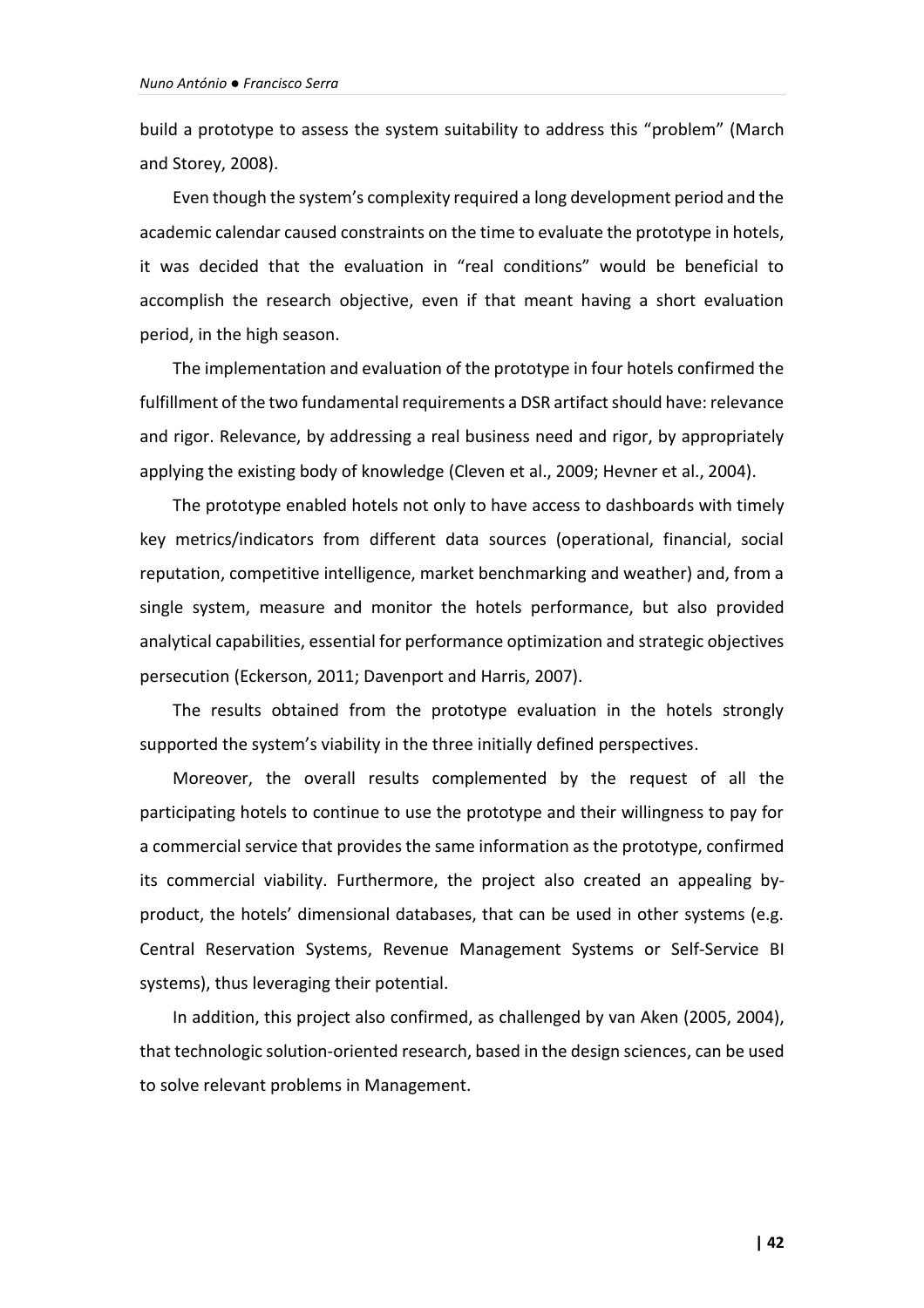## **6.1 Limitations and recommendations**

Despite being possible to conclude that the system is viable from the technical and market acceptance perspectives, from an economic viability perspective, since that was outside the scope, further research is required to determine it, probably with the elaboration of a business plan.

However, even from the technical aspect, to translate this prototype to a commercial service, the evaluation revealed that there are still some situations that should be implemented or revised, namely:

Users should be able to create their own metrics/indicators and define

where they want to put them on their personal dashboard and BSC;

- Users should be able to create and program visual or email alerts based on the behavior of metrics/indicators;
	- Inclusion of forecast and "what-if scenarios" that with the use of the

different data sources data can help users do better planning.

## **References**

- [ABDELFATTAH, M. \(2013\).](http://file.scirp.org/Html/1-8701162_29589.htm) A Comparison of Several Performance Dashboards Architectures. *Intelligent Information Management*, *5*(2), 35-41. Doi: 10.4236/iim.2013.52005
- [ANDERSON, C. K. \(2012\).](http://scholarship.sha.cornell.edu/chrpubs/5/?utm_source=scholarship.sha.cornell.edu%2Fchrpubs%2F5&utm_medium=PDF&utm_campaign=PDFCoverPages) The Impact of Social Media on Lodging Performance. *Cornell Hospitality Report*, *12*(15), 4-11.

[BATTERSBY, D. \(2006\).](http://connection.ebscohost.com/c/editorials/23297005/importance-benchmarking) Importance of Benchmarking. *Caterer & Hotelkeeper*, *196*(4449), 18.

- [BEAUDOUIN-LAFON, M., & MACKAY, W. \(2003\).](http://dl.acm.org/citation.cfm?id=772136) Prototyping Tools and Techniques. In J. A. Jacko & A. Sears (Eds.), *The Human-Computer Interaction Handbook* (pp. 1006-1031). Hillsdale, NJ, USA: L. Erlbaum Associates.
- [CALLARISA, L., GARCÍA, J. S., CARDIFF, J., & ROSHCHINA, A. \(2012\).](http://www.sciencedirect.com/science/article/pii/S2211973612000360) Harnessing Social Media Platforms to Measure Customer-Based Hotel Brand Equity. *Tourism Management Perspectives*, *4*, 73-79. Doi: 10.1016/j.tmp.2012.04.005
- [CAO, L., & RAMESH, B. \(2008\).](http://ieeexplore.ieee.org/xpls/abs_all.jsp?arnumber=4420071&tag=1) Agile Requirements Engineering Practices: An empirical study. *Software, IEEE*, *25*(1), 60-67. Doi: 10.1109/MS.2008.1
- [CHEN, C.-C., & SCHWARTZ, Z. \(2013\).](http://www.emeraldinsight.com/doi/abs/10.1108/09596111311290192) On Revenue Management and Last Minute Booking Dynamics. *International Journal of Contemporary Hospitality Management*, *25*(1), 7-22. Doi: http://dx.doi.org/10.1108/09596111311290192
- [CHIANG, W.-C., CHEN, J. C. H., & XU, X. \(2007\).](http://www.inderscience.com/info/inarticle.php?artid=11196) An Overview of Research on Revenue Management: Current Issues and Future Research. *International Journal of Revenue Management*, *1*(1), 97-128. Doi: 10.1504/IJRM.2007.011196
- [CLEVEN, A., GUBLER, P., & HÜNER, K. M. \(2009\).](http://dl.acm.org/citation.cfm?doid=1555619.1555645) Design alternatives for the Evaluation of Design Science Research Artifacts. In *Proceedings of the 4th International Conference on Design Science Research in Information Systems and Technology* (pp. 19:1-19:8). New York, NY, USA: ACM. Doi: 10.1145/1555619.1555645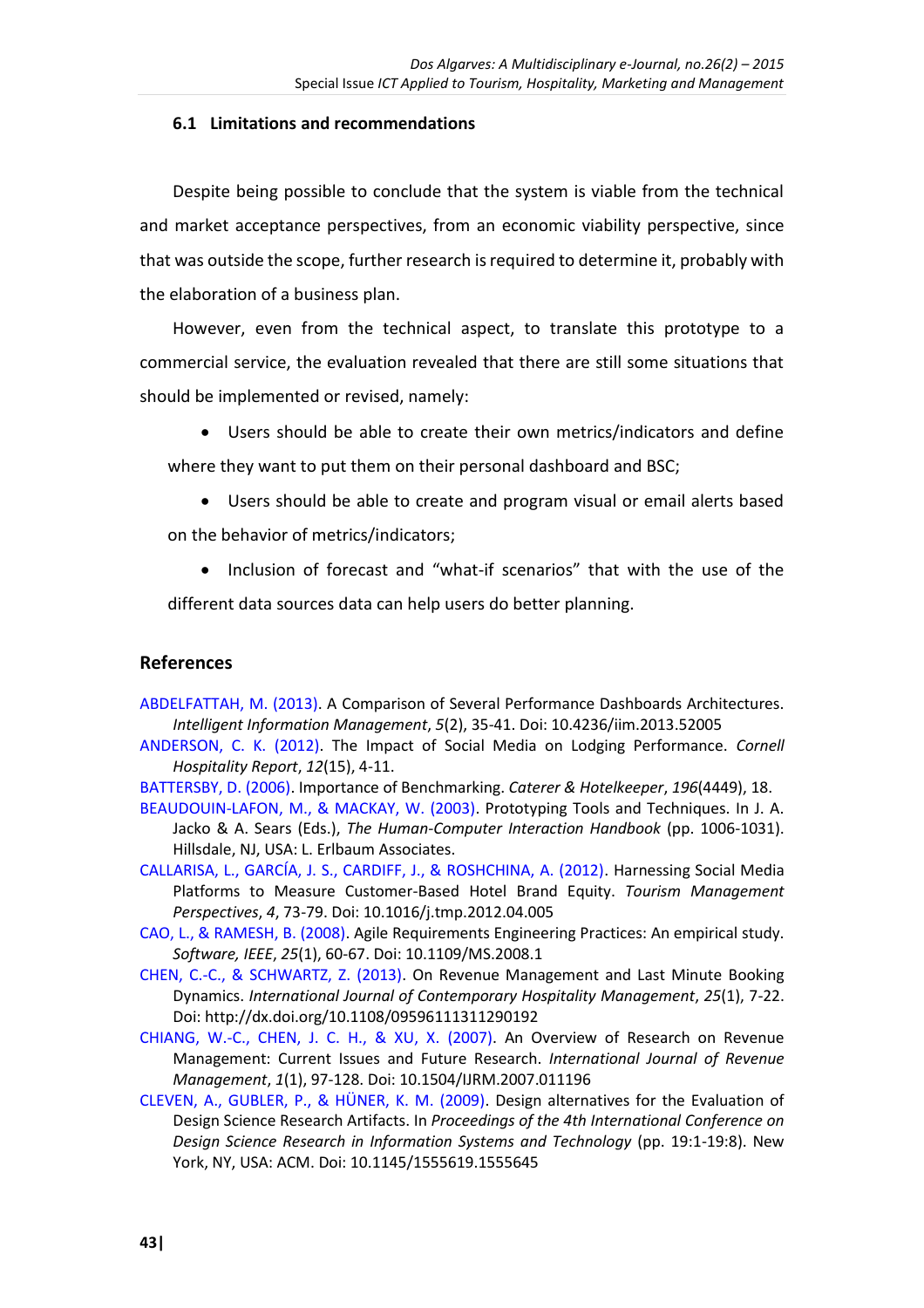- COKINS, G. (2009). *Performance Management: Integrating Strategy Execution, Methodologies, Risk, and Analytics*. Hoboken, NJ, USA: John Wiley & Sons.
- [DANUBIANU, M., & HAPENCIUC, V. C. \(2008\).](http://feaa.ucv.ro/annals/v7_2008/0036v7-015.pdf) Improving Customer Relationship Management in Hotel Industry by Data Mining Techniques. *Annals of the University of Craiova, Economic Sciences Series*, *7*(36), 3261-3268.
- DAVENPORT, T. H., & HARRIS, J. G. (2007). *Competing on Analytics: The new Science of Winning*. Boston, MA, USA: Harvard Business School Press.

[DOVER, C. \(2004\).](http://search.proquest.com/openview/db2b88323ad5ecb8af1159e6c34d279f/1?pq-origsite=gscholar) How Dashboards can Change your Culture. *Strategic Finance*, *86*(4), 43-48.

- ECKERSON, W. W. (2011). *Performance Dashboards Measuring, Monitoring, and Managing your Business,* (2nd ed.). Hoboken, NJ, USA: John Wiley & Sons.
- [ENZ, C. A., & CANINA, L. \(2010\).](http://scholarship.sha.cornell.edu/articles/610/) Competitive Pricing in European Hotels. In J. S. Chen (Ed.), *Advances in Hospitality and Leisure* (pp. 3-25). Emerald Group Publishing Limited. Doi: 10.1108/S1745-3542(2010)0000006005

FEW, S. (2006). *Information Dashboard Design*. Sebastopol, CA, USA: O'Reilly.

- [FOLAN, P., & BROWNE, J. \(2005\).](http://www.sciencedirect.com/science/article/pii/S0166361505000412) A Review of Performance Measurement: Towards Performance Management. *Computers in Industry*, *56*(7), 663-680. Doi: 10.1016/j.compind.2005.03.001
- [GARROW, L., & FERGUSON, M. \(2008\).](http://www.palgrave-journals.com/rpm/journal/v7/n2/abs/rpm20083a.html) Revenue Management and the Analytics Explosion: Perspectives from Industry Experts. *Journal of Revenue & Pricing Management*, *7*(2), 219- 229. Doi: 10.1057/rpm.2008.3
- HAYES, D. K., & MILLER, A. A. (2011). *Revenue Management for the Hospitality Industry*. Hoboken, NJ, USA: John Wiley & Sons.
- [HEVNER, A. R., MARCH, S. T., PARK, J., & RAM, S. \(2004\).](http://wise.vub.ac.be/thesis_info/design_science.pdf) Design Science in Information Systems Research. *MIS Quarterly*, *28*(1), 75-105.
- HOWSON, C. (2007). *Successful Business Intelligence: Secrets to making Bl a killer app*. New York, NY, USA: McGraw-Hill Education.
- [KAPLAN, R. S., & NORTON, D. P. \(1992\).](http://www.hbs.edu/faculty/Pages/item.aspx?num=9161) The Balanced Scorecard Measures that drive Performance. *Harvard Business Review*, (January-February), *70*(1), 70-79.
- [KIMES, S. E. \(2010\).](http://scholarship.sha.cornell.edu/chrpubs/69/) The Future of Hotel Revenue Management. *Cornell Hospitality Reports*, *10*(14), 6-15.
- [KORTE, D., ARIYACHANDRA, T., & FROLICK, M. \(2013\).](http://www.ijimt.org/index.php?m=content&c=index&a=show&catid=46&id=716) Business Intelligence in the Hospitality Industry. *International Journal of Innovation, Management and Technology*, *4*(4), 429- 434. Doi: 10.7763/IJIMT.2013.V4.435
- [KOZAK, M., & NIELD, K. \(2001\).](http://www.tandfonline.com/doi/abs/10.1300/J162v02n03_02) An Overview of Benchmarking Literature: Its Strengths and Weaknesses. *Journal of Quality Assurance in Hospitality & Tourism*, *2*(3-4), 7-23. Doi: 10.1300/J162v02n03\_02
- [LEBAS, M. J. \(1995\).](http://www.sciencedirect.com/science/article/pii/092552739500081X) Performance Measurement and Performance Management. *International Journal of Production Economics*, *41*(1-3), 23-35. Doi: 10.1016/0925-5273(95)00081-X
- [LORENCE, M. J. \(2010\).](https://hbr.org/product/using-dashboards-to-revolutionize-your-performance/an/B1003C-PDF-ENG) Using Dashboards to Revolutionize your Performance Management System. *Balanced Scorecard Report*, *12*(2). Harvard Business Review. Retrieved from http://hbr.org/product/using-dashboards-to-revolutionize-yourperformance/an/B1003C-PDF-ENG
- [MARCH, S. T., & STOREY, V. C. \(2008\).](http://dl.acm.org/citation.cfm?id=2017404) Design Science in the Information Systems discipline: An Introduction to the Special Issue on Design Science Research. *MIS Quarterly*, *32*(4), 725-730.
- MEHROTRA, R., & RUTTLEY, J. (2006). *Revenue Management,* (2nd ed.). Washington, DC, USA: American Hotel & Lodging Association (AHLA).
- [NEUMANN, B., ROBERTS, M. L., & CAUVIN, E. \(2008\).](http://maaw.info/JournalofCostManagement-2.htm) Financial and Nonfinancial Performance Measures. *Cost Management*, *22*(November/December), 5-14.
- [OFFERMANN, P., SOREN, B., SCHONHEEE, M.,](http://link.springer.com/chapter/10.1007/978-3-642-13335-0_6) & BUB, U. (2010). Artifact Types in Information Systems Design Science – A Literature Review. In R. Winter, J. L. Zhao, & S. Aier (Eds.),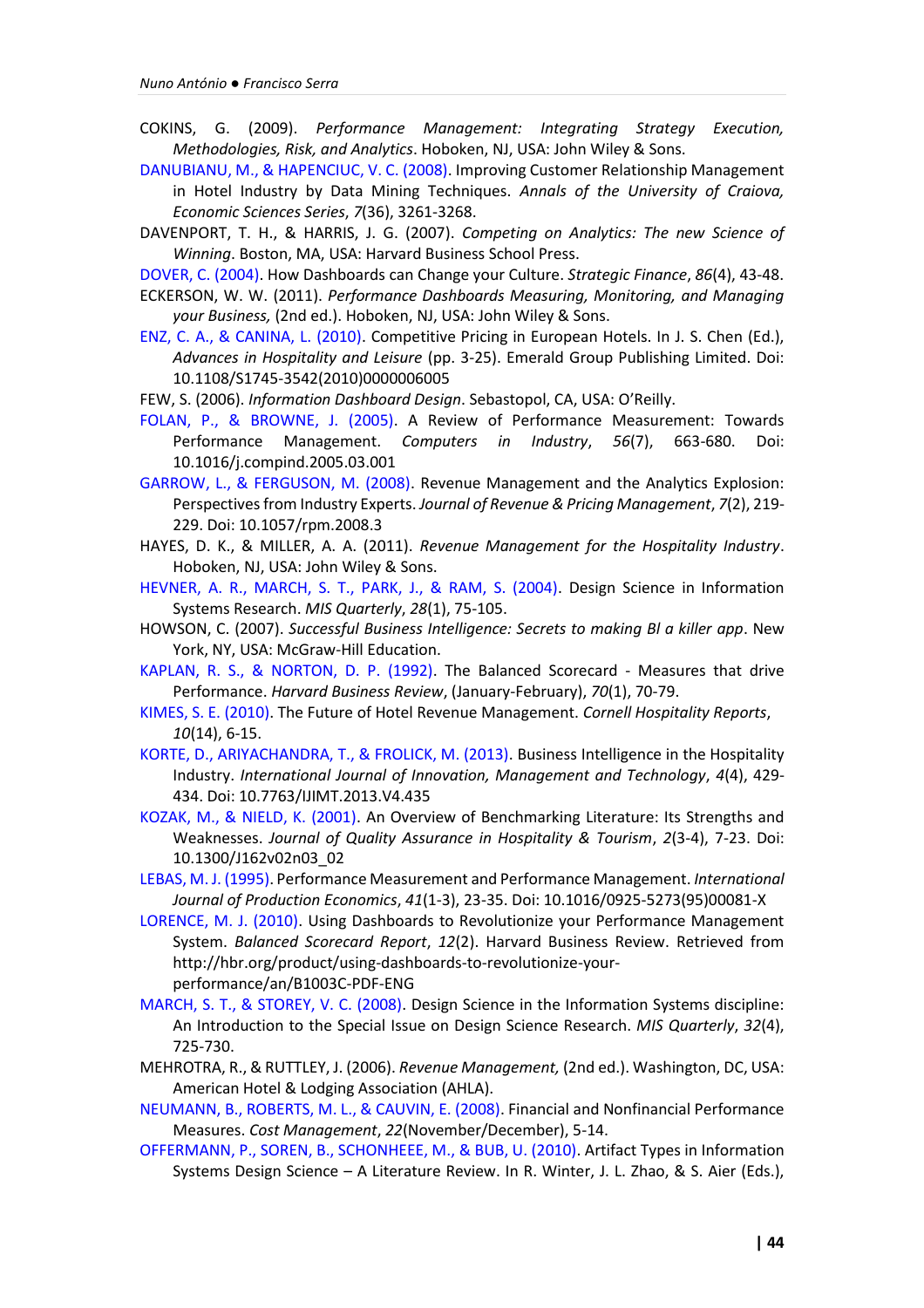*Global perpectives on Design Science research* (Vol. 6105, pp. 77-92). Heidelberg, Germany: Springer-Verlag Berlin. Doi: 10.1007/978-3-642-13335-0\_6

- [ÖĞÜT, H., & ONUR TAŞ, B. K. \(2012\)](http://www.tandfonline.com/doi/abs/10.1080/02642069.2010.529436). The Influence of Internet Customer Reviews on the Online Sales and Prices in Hotel Industry. *The Service Industries Journal*, *32*(2), 197-214. Doi: 10.1080/02642069.2010.529436
- [PAUWELS, K., AMBLER, T., CLARK, B. H., LAPOINTE, P., REIBSTEIN, D., SKIERA, B., WIERENGA,](http://jsr.sagepub.com/content/12/2/175)  [B., WIESEL, T. \(2009\).](http://jsr.sagepub.com/content/12/2/175) Dashboards as a Service: Why, What, How, And What Research is Needed? *Journal of Service Research*, *12*(2), 175-189. Doi: 10.1177/1094670509344213
- [PEFFERS, K., TUUNANEN, T., ROTHENBERGER, M. A., & CHARTTERJEE, S. \(2007\).](http://www.tandfonline.com/doi/abs/10.2753/MIS0742-1222240302) A Design Science Research Methodology for Information Systems Research. *Journal of Management Information Systems*, *24*(3), 45-77. Doi: 10.2753/MIS0742-1222240302
- [PICCOLI, G., CARROLL, B., & HALL, L. \(2011\).](http://scholarship.sha.cornell.edu/chrpubs/108/) Network Exploitation Capability: Mapping the Electronic Maturity of Hospitality Enterprises. *Cornell Hospitality Report*, *11*(18), 6-14. Retrieved from

https://www.hotelschool.cornell.edu/chr/pdf/showpdf/1473/chr/research/piccolicarrol l.pdf

- PYO, S. (2001). *Benchmarks in Hospitality and Tourism*. Binghamton, NY, USA: Haworth Hospitality Press.
- [RACHEVA, Z., DANEVA, M., HERRMANN, A., & WIERINGA, R. J. \(2010\).](http://ieeexplore.ieee.org/xpls/abs_all.jsp?arnumber=5507388&tag=1) A Conceptual Model and Process for Client-Driven Agile Requirements Prioritization. In *2010 Fourth International Conference on Research Challenges in Information Science (RCIS)* (pp. 287- 298). France: Nice. Doi: 10.1109/RCIS.2010.5507388
- RASMUSSEN, N., CHEN, C. Y., & BANSAL, M. (2009). *Business Dashboards: A Visual Catalog for Design and Deployment*. Hoboken, NJ, USA: John Wiley & Sons.
- RATCLIFFE, L., & MCNEILL, M. (2012). *Agile Experience Design a Digital Designer's Guide to Agile, Lean, and Continuous*. Berkeley, CA, USA: New Riders.
- [RIMAL, B. P., CHOI, E., & LUMB, I. \(2009\).](http://ieeexplore.ieee.org/xpls/abs_all.jsp?arnumber=5331755) A Taxonomy and Survey of Cloud Computing Systems. In *Fifth International Joint Conference on INC, IMS and IDC, 2009. NCM '09* (pp. 44-51). Korea: Seoul. IEEE. Doi: 10.1109/NCM.2009.218
- [SAINAGHI, R. \(2010\).](http://www.emeraldinsight.com/doi/abs/10.1108/09596111011066617) Hotel Performance: State of the Art. *International Journal of Contemporary Hospitality Management*, *22*(7), 920-952. Doi: http://dx.doi.org/10.1108/09596111011066617
- [SCARISBRICK-HAUSER, A. \(2007\).](http://www.emeraldinsight.com/doi/abs/10.1108/17505930710756860) Data Analysis and Profiling. *Direct Marketing: An International Journal*, *1*(2), 114-116. Doi:

http://dx.doi.org/10.1108/17505930710756860

- [SCHLÄFKE, M., SILVI, R., & MÖLLER, K. \(2013\).](http://www.emeraldinsight.com/doi/abs/10.1108/17410401311285327) A Framework for Business Analytics in Performance Management. *International Journal of Productivity and Performance Management*, *62*(1), 110-122. Doi: http://dx.doi.org/10.1108/17410401311285327
- [SCHULTZ, G. J.](http://www.econbiz.de/Record/enterprise-performance-management-strategic-decision-analytics-deep-data-single-data-based-enterprise-methodology-deliver-enterprise-performance/10008357218) (2004). Enterprise Performance Management: Strategic Decision Analytics from Deep Data. *Information Strategy: The Executive's Journal*, *20*(3), 14-24.
- [SERRA, F. \(2013\).](http://esghtconferences.org/tms2014/public/site/imgs/F.pdf) Estratégias de negócio: Os Conceitos de Yield e de Revenue Management e a sua Aplicação às Operações Hoteleiras. In C. Henriques, I. Monteiro, F. Serra, J. Santos, & P. Águas (Eds.), *Inovação e Qualidade na Hotelaria* (pp. 161-172). Faro, Portugal: Universidade do Algarve, Escola Superior de Gestão, Hotelaria e Turismo.
- SHARP, H., ROGERS, Y., & PREECE, J. (2009). *Interaction Design: Beyond Human - Computer Interaction,* (2nd ed.). Chichester, West Sussex, U.K: John Wiley & Sons.
- [SPARKS, B. A., & BROWNING, V. \(2011\).](http://www.sciencedirect.com/science/article/pii/S0261517711000033) The Impact of Online Reviews on Hotel Booking Intentions and Perception of Trust. *Tourism Management*, *32*(6), 1310-1323. Doi: 10.1016/j.tourman.2010.12.011
- [SVOBODOVA, L. \(1984\).](http://dl.acm.org/citation.cfm?id=547&picked=prox) Resilient Distributed Computing. *IEEE Transactions on Software Engineering*, *SE-10*(3), 257-268. Doi: 10.1109/TSE.1984.5010234